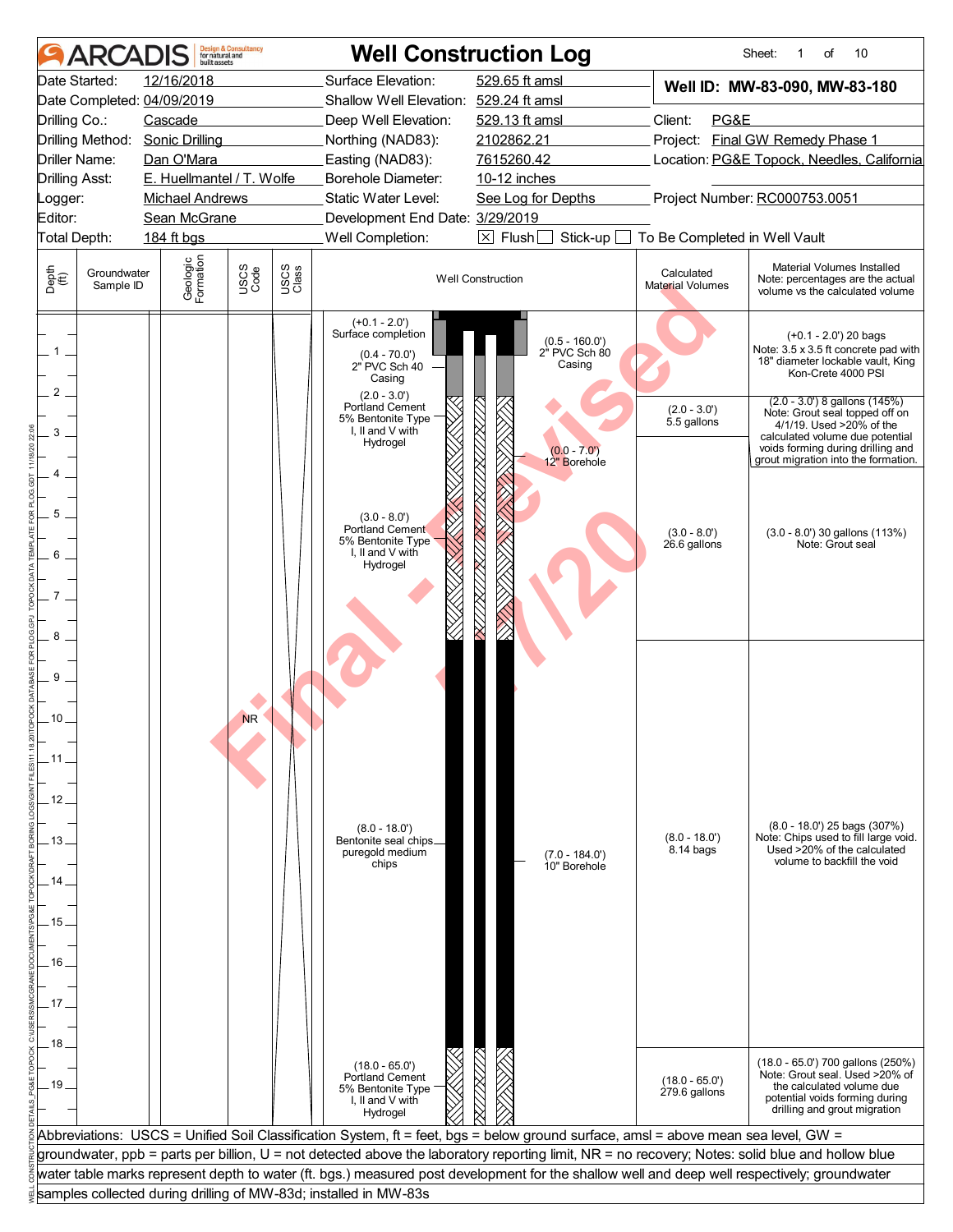|                                                                                                                                  | ARCADIS                  | built assets                    | <b>Design &amp; Consultancy</b><br>for natural and |               |                                                                                                                                                                                  | <b>Well Construction Log</b>                                                                                                                     |                                       | 10<br>Sheet:<br>2<br>of                                                                                                                                            |
|----------------------------------------------------------------------------------------------------------------------------------|--------------------------|---------------------------------|----------------------------------------------------|---------------|----------------------------------------------------------------------------------------------------------------------------------------------------------------------------------|--------------------------------------------------------------------------------------------------------------------------------------------------|---------------------------------------|--------------------------------------------------------------------------------------------------------------------------------------------------------------------|
|                                                                                                                                  | Date Started:            | 12/16/2018                      |                                                    |               | Surface Elevation:                                                                                                                                                               | 529.65 ft amsl                                                                                                                                   |                                       | Well ID: MW-83-090, MW-83-180                                                                                                                                      |
|                                                                                                                                  |                          | Date Completed: 04/09/2019      |                                                    |               | Shallow Well Elevation: 529.24 ft amsl                                                                                                                                           |                                                                                                                                                  |                                       |                                                                                                                                                                    |
| Drilling Co.:                                                                                                                    |                          | Cascade                         |                                                    |               | Deep Well Elevation:                                                                                                                                                             | 529.13 ft amsl                                                                                                                                   | Client:<br>PG&E                       |                                                                                                                                                                    |
|                                                                                                                                  |                          | Drilling Method: Sonic Drilling |                                                    |               | Northing (NAD83):                                                                                                                                                                | 2102862.21                                                                                                                                       |                                       | Project: Final GW Remedy Phase 1                                                                                                                                   |
|                                                                                                                                  | Driller Name:            | Dan O'Mara                      |                                                    |               | Easting (NAD83):                                                                                                                                                                 | 7615260.42                                                                                                                                       |                                       | Location: PG&E Topock, Needles, California                                                                                                                         |
|                                                                                                                                  | <b>Drilling Asst:</b>    | E. Huellmantel / T. Wolfe       |                                                    |               | Borehole Diameter:                                                                                                                                                               | 10-12 inches                                                                                                                                     |                                       |                                                                                                                                                                    |
| Logger:                                                                                                                          |                          | <b>Michael Andrews</b>          |                                                    |               | Static Water Level:                                                                                                                                                              | See Log for Depths                                                                                                                               |                                       | Project Number: RC000753.0051                                                                                                                                      |
| Editor:                                                                                                                          | Total Depth:             | Sean McGrane<br>184 ft bgs      |                                                    |               | Development End Date: 3/29/2019<br>Well Completion:                                                                                                                              | $\boxtimes$ Flush<br>Stick-up                                                                                                                    | To Be Completed in Well Vault         |                                                                                                                                                                    |
|                                                                                                                                  |                          |                                 |                                                    |               |                                                                                                                                                                                  |                                                                                                                                                  |                                       |                                                                                                                                                                    |
| Depth<br>$\bigoplus_{i=1}^{n}$                                                                                                   | Groundwater<br>Sample ID | Geologic<br>Formation           | USCS<br>Code                                       | USCS<br>Class |                                                                                                                                                                                  | <b>Well Construction</b>                                                                                                                         | Calculated<br><b>Material Volumes</b> | Material Volumes Installed<br>Note: percentages are the actual<br>volume vs the calculated volume                                                                  |
| .21.<br>22.<br>23.<br>24<br>$25 -$<br>26.<br>27.<br>28.<br>29<br>$30 -$<br>.31.<br>32<br>33.<br>34<br>35<br>36<br>37<br>38<br>39 |                          |                                 | <b>NR</b>                                          |               | $(0.4 - 70.0')$<br>2" PVC Sch 40<br>Casing<br>$(18.0 - 65.0')$<br><b>Portland Cement</b><br>5% Bentonite Type<br>I, II and V with<br>Hydrogel<br>$(31.5 - 32.5')$<br>Centralizer | $(0.5 - 160.0')$<br>2 <sup>h</sup> PVC Sch 80<br>Casing<br>$(7.0 - 184.0')$<br>10" Borehole                                                      | $(18.0 - 65.0')$<br>279.6 gallons     | (18.0 - 65.0') 700 gallons (250%)<br>Note: Grout seal. Used >20% of<br>the calculated volume due<br>potential voids forming during<br>drilling and grout migration |
|                                                                                                                                  |                          |                                 |                                                    |               |                                                                                                                                                                                  |                                                                                                                                                  |                                       |                                                                                                                                                                    |
|                                                                                                                                  |                          |                                 |                                                    |               |                                                                                                                                                                                  |                                                                                                                                                  |                                       |                                                                                                                                                                    |
|                                                                                                                                  |                          |                                 |                                                    |               |                                                                                                                                                                                  | Abbreviations: USCS = Unified Soil Classification System, ft = feet, bgs = below ground surface, amsl = above mean sea level, GW =               |                                       |                                                                                                                                                                    |
|                                                                                                                                  |                          |                                 |                                                    |               |                                                                                                                                                                                  | groundwater, ppb = parts per billion, U = not detected above the laboratory reporting limit, NR = no recovery; Notes: solid blue and hollow blue |                                       |                                                                                                                                                                    |
|                                                                                                                                  |                          |                                 |                                                    |               |                                                                                                                                                                                  | water table marks represent depth to water (ft. bgs.) measured post development for the shallow well and deep well respectively; groundwater     |                                       |                                                                                                                                                                    |
|                                                                                                                                  |                          |                                 |                                                    |               | samples collected during drilling of MW-83d; installed in MW-83s                                                                                                                 |                                                                                                                                                  |                                       |                                                                                                                                                                    |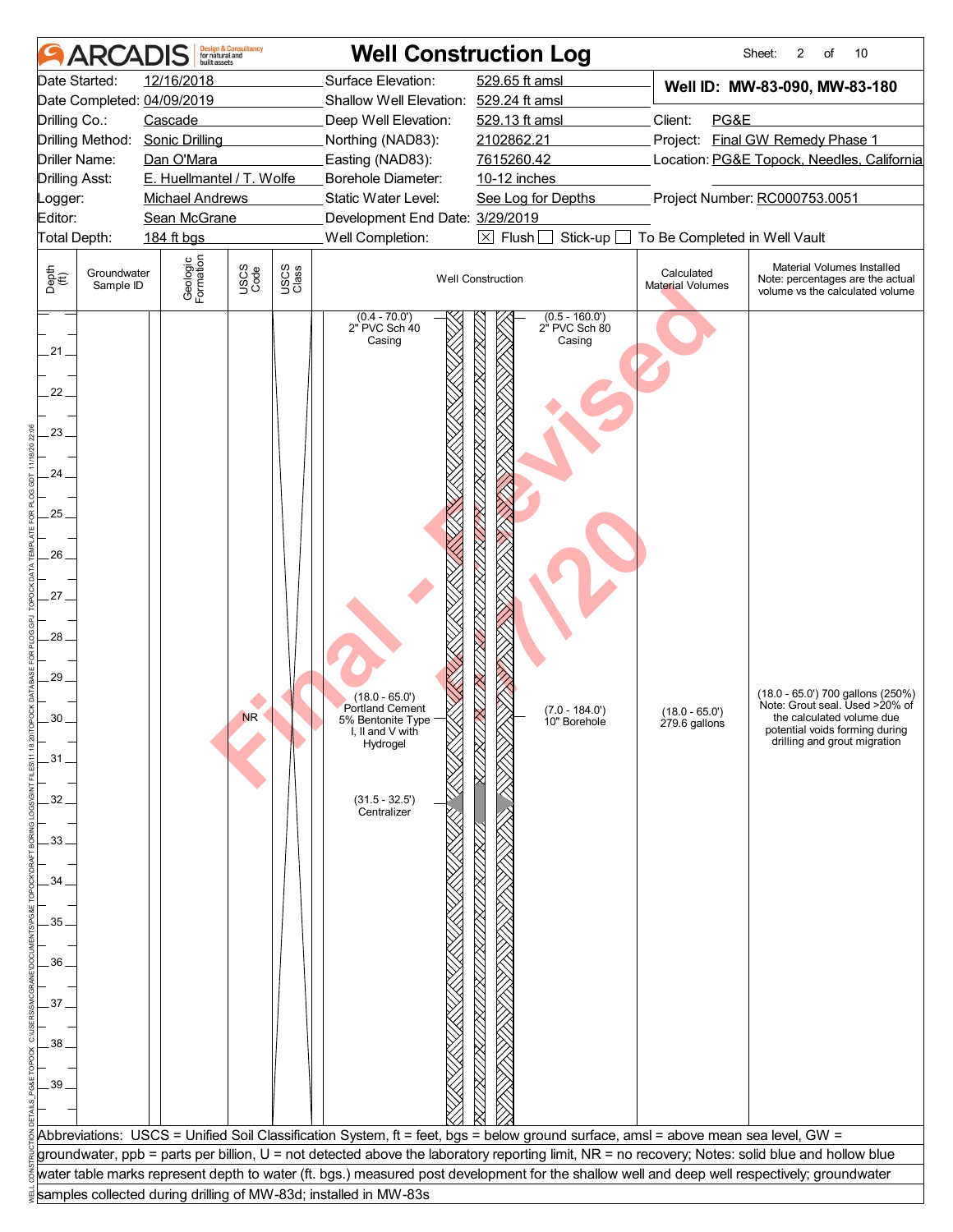| ARCA                                                                                                                                                                                                          | <b>Design &amp; Consultancy</b><br>for natural and<br>huilt assets                                                                                                                         |                                                                                                                                                                                                                                                                                                                                                                      | <b>Well Construction Log</b>                                                                                                                                                        |                                                                                                                                                                                                                                                                                                                                             | 10<br>Sheet:<br>3<br>of                                                                                                                                            |
|---------------------------------------------------------------------------------------------------------------------------------------------------------------------------------------------------------------|--------------------------------------------------------------------------------------------------------------------------------------------------------------------------------------------|----------------------------------------------------------------------------------------------------------------------------------------------------------------------------------------------------------------------------------------------------------------------------------------------------------------------------------------------------------------------|-------------------------------------------------------------------------------------------------------------------------------------------------------------------------------------|---------------------------------------------------------------------------------------------------------------------------------------------------------------------------------------------------------------------------------------------------------------------------------------------------------------------------------------------|--------------------------------------------------------------------------------------------------------------------------------------------------------------------|
| Date Started:<br>Date Completed: 04/09/2019<br>Drilling Co.:<br>Drilling Method:<br>Driller Name:<br><b>Drilling Asst:</b><br>Logger:<br>Editor:<br>Total Depth:<br>Depth<br>(ff)<br>Groundwater<br>Sample ID | 12/16/2018<br>Cascade<br><b>Sonic Drilling</b><br>Dan O'Mara<br>E. Huellmantel / T. Wolfe<br><b>Michael Andrews</b><br>Sean McGrane<br>184 ft bgs<br>Geologic<br>Formation<br>USCS<br>Code | Surface Elevation:<br>Shallow Well Elevation: 529.24 ft amsl<br>Deep Well Elevation:<br>Northing (NAD83):<br>Easting (NAD83):<br>Borehole Diameter:<br>Static Water Level:<br>Development End Date: 3/29/2019<br>Well Completion:<br>USCS<br>Class<br>$(0.4 - 70.0')$<br>2" PVC Sch 40                                                                               | 529.65 ft amsl<br>529.13 ft amsl<br>2102862.21<br>7615260.42<br>10-12 inches<br>See Log for Depths<br>$\boxtimes$ Flush<br>Stick-up<br><b>Well Construction</b><br>$(0.5 - 160.0')$ | Well ID: MW-83-090, MW-83-180<br>Client:<br>PG&E<br>Project: Final GW Remedy Phase 1<br>Location: PG&E Topock, Needles, California<br>Project Number: RC000753.0051<br>To Be Completed in Well Vault<br>Material Volumes Installed<br>Calculated<br>Note: percentages are the actual<br>Material Volumes<br>volume vs the calculated volume |                                                                                                                                                                    |
| .41.<br>42<br>43.<br>44<br>45_<br>46<br>47<br>48<br>49<br>50<br>.51<br>52<br>53.<br>54<br>55<br>56<br>57 <sub>2</sub><br>58<br>59.                                                                            | <b>NR</b>                                                                                                                                                                                  | Casing<br>$(18.0 - 65.0')$<br><b>Portland Cement</b><br>5% Bentonite Type<br>I, II and $V$ with<br>Hydrogel<br>Abbreviations: USCS = Unified Soil Classification System, ft = feet, bgs = below ground surface, amsl = above mean sea level, GW =                                                                                                                    | 2 <sup>"</sup> PVC Sch 80<br>Casing<br>$(7.0 - 184.0')$<br>10" Borehole                                                                                                             | $(18.0 - 65.0')$<br>279.6 gallons                                                                                                                                                                                                                                                                                                           | (18.0 - 65.0') 700 gallons (250%)<br>Note: Grout seal. Used >20% of<br>the calculated volume due<br>potential voids forming during<br>drilling and grout migration |
|                                                                                                                                                                                                               |                                                                                                                                                                                            | groundwater, ppb = parts per billion, U = not detected above the laboratory reporting limit, NR = no recovery; Notes: solid blue and hollow blue<br>water table marks represent depth to water (ft. bgs.) measured post development for the shallow well and deep well respectively; groundwater<br>samples collected during drilling of MW-83d; installed in MW-83s |                                                                                                                                                                                     |                                                                                                                                                                                                                                                                                                                                             |                                                                                                                                                                    |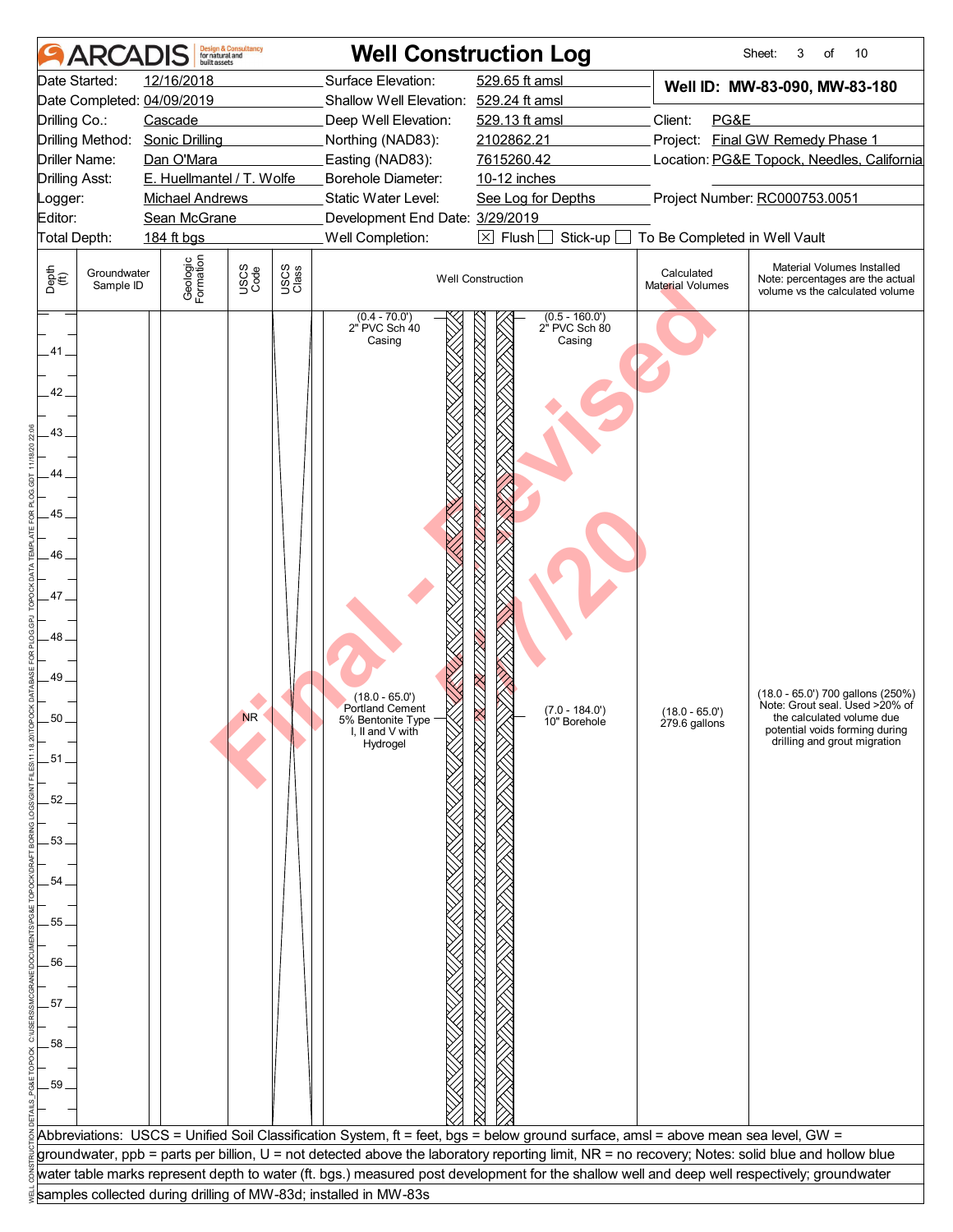|                                | <b>ARCADIS</b>                                         | huilt assets                                       | <b>Design &amp; Consultancy</b><br>for natural and |               |                                                                                                                                        | <b>Well Construction Log</b>                                                                                                                     |                                     | Sheet:<br>10<br>οf<br>4                                                                                                                                                        |
|--------------------------------|--------------------------------------------------------|----------------------------------------------------|----------------------------------------------------|---------------|----------------------------------------------------------------------------------------------------------------------------------------|--------------------------------------------------------------------------------------------------------------------------------------------------|-------------------------------------|--------------------------------------------------------------------------------------------------------------------------------------------------------------------------------|
|                                | Date Started:                                          | 12/16/2018                                         |                                                    |               | Surface Elevation:                                                                                                                     | 529.65 ft amsl                                                                                                                                   |                                     | Well ID: MW-83-090, MW-83-180                                                                                                                                                  |
|                                |                                                        | Date Completed: 04/09/2019                         |                                                    |               | Shallow Well Elevation: 529.24 ft amsl                                                                                                 |                                                                                                                                                  |                                     |                                                                                                                                                                                |
| Drilling Co.:                  |                                                        | Cascade                                            |                                                    |               | Deep Well Elevation:                                                                                                                   | 529.13 ft amsl                                                                                                                                   | Client:<br>PG&E                     |                                                                                                                                                                                |
|                                | Drilling Method:                                       | <b>Sonic Drilling</b>                              |                                                    |               | Northing (NAD83):                                                                                                                      | 2102862.21                                                                                                                                       |                                     | Project: Final GW Remedy Phase 1                                                                                                                                               |
|                                | Driller Name:                                          | Dan O'Mara                                         |                                                    |               | Easting (NAD83):                                                                                                                       | 7615260.42                                                                                                                                       |                                     | Location: PG&E Topock, Needles, California                                                                                                                                     |
| <b>Drilling Asst:</b>          |                                                        | E. Huellmantel / T. Wolfe                          |                                                    |               | <b>Borehole Diameter:</b>                                                                                                              | 10-12 inches                                                                                                                                     |                                     |                                                                                                                                                                                |
| _ogger:                        |                                                        | <b>Michael Andrews</b>                             |                                                    |               | Static Water Level:                                                                                                                    | See Log for Depths                                                                                                                               |                                     | Project Number: RC000753.0051                                                                                                                                                  |
| Editor:                        |                                                        | Sean McGrane                                       |                                                    |               | Development End Date: 3/29/2019                                                                                                        |                                                                                                                                                  |                                     |                                                                                                                                                                                |
| Total Depth:                   |                                                        | 184 ft bgs                                         |                                                    |               | Well Completion:                                                                                                                       | $\boxed{\times}$ Flush<br>Stick-up                                                                                                               | To Be Completed in Well Vault       |                                                                                                                                                                                |
| Depth<br>$\bigoplus_{i=1}^{n}$ | Groundwater<br>Sample ID                               | Geologic<br>Formation                              | USCS<br>Code                                       | USCS<br>Class |                                                                                                                                        | <b>Well Construction</b>                                                                                                                         | Calculated<br>Material Volumes      | Material Volumes Installed<br>Note: percentages are the actual<br>volume vs the calculated volume                                                                              |
| 61<br>62<br>63.<br>64          |                                                        |                                                    | <b>NR</b>                                          |               | $(0.4 - 70.0')$<br>2" PVC Sch 40<br>Casing<br>$(18.0 - 65.0')$<br>Portland Cement<br>5% Bentonite Type<br>I, II and V with<br>Hydrogel | $(0.5 - 160.0')$<br>2" PVC Sch 80<br>Casing                                                                                                      | $(18.0 - 65.0')$<br>$279.6$ gallons | (18.0 - 65.0') 700 gallons (250%)<br>Note: Grout seal. Used >20% of<br>the calculated volume due<br>potential voids forming during<br>drilling and grout migration             |
| 65_<br>66.<br>67.              |                                                        | Topock -<br>Fluvial                                | <b>SM</b>                                          |               | $(65.0 - 67.0')$<br>Bentonite seal chips_<br>Puregold medium<br>chips                                                                  |                                                                                                                                                  | $(65.0 - 67.0')$<br>$1.63$ bags     | $(65.0 - 67.0')$ 3 bags $(184%)$<br>Note: Seal between filter pack and<br>grout seal. Used >20% of the<br>calculated volume due to potential<br>voids forming during drilling. |
| 68_<br>69.<br>70<br>.71        |                                                        | Deposits<br>Topock -<br>Fluvial<br><b>Deposits</b> | <b>SW-SM</b>                                       |               | $(70.0 - 90.0)$<br>2 <sup>ª</sup> Sch 40 PVC<br>(20-slot) Screen                                                                       | $(7.0 - 184.0')$<br>10" Borehole                                                                                                                 |                                     |                                                                                                                                                                                |
| 72                             |                                                        |                                                    |                                                    |               |                                                                                                                                        |                                                                                                                                                  |                                     |                                                                                                                                                                                |
| 73                             |                                                        |                                                    |                                                    |               | $(67.0 - 94.0')$<br>Cemex #3 MESH                                                                                                      |                                                                                                                                                  | $(67.0 - 94.0')$                    | $(67.0 - 94.0')$ 41 bags $(129%)$<br>Note: Filter pack. Used >20% of<br>the calculated volume due to                                                                           |
| 74                             |                                                        |                                                    |                                                    |               | (8x20) Lapis Lustre<br>Sand                                                                                                            |                                                                                                                                                  | 31.7 bags                           | potential voids forming during<br>drilling.                                                                                                                                    |
|                                |                                                        |                                                    |                                                    |               |                                                                                                                                        |                                                                                                                                                  |                                     |                                                                                                                                                                                |
| .75                            |                                                        | Topock -                                           |                                                    |               |                                                                                                                                        |                                                                                                                                                  |                                     |                                                                                                                                                                                |
|                                |                                                        | Fluvial                                            | <b>SM</b>                                          |               |                                                                                                                                        |                                                                                                                                                  |                                     |                                                                                                                                                                                |
| 76                             |                                                        | Deposits                                           |                                                    |               |                                                                                                                                        |                                                                                                                                                  |                                     |                                                                                                                                                                                |
|                                |                                                        |                                                    |                                                    |               |                                                                                                                                        |                                                                                                                                                  |                                     |                                                                                                                                                                                |
| 77.                            |                                                        |                                                    |                                                    |               |                                                                                                                                        |                                                                                                                                                  |                                     |                                                                                                                                                                                |
| .78                            | MW-L-VAS-<br>76-81<br>$(31$ ppb)<br>10/6/2018<br>16:34 |                                                    |                                                    |               |                                                                                                                                        |                                                                                                                                                  |                                     |                                                                                                                                                                                |
| .79 .                          |                                                        | Topock -<br>Fluvial<br>Deposits                    | GW-GM                                              |               |                                                                                                                                        |                                                                                                                                                  |                                     |                                                                                                                                                                                |
|                                |                                                        |                                                    |                                                    |               |                                                                                                                                        | Abbreviations: USCS = Unified Soil Classification System, ft = feet, bgs = below ground surface, amsl = above mean sea level, GW =               |                                     |                                                                                                                                                                                |
|                                |                                                        |                                                    |                                                    |               |                                                                                                                                        | groundwater, ppb = parts per billion, U = not detected above the laboratory reporting limit, NR = no recovery; Notes: solid blue and hollow blue |                                     |                                                                                                                                                                                |
|                                |                                                        |                                                    |                                                    |               |                                                                                                                                        | water table marks represent depth to water (ft. bgs.) measured post development for the shallow well and deep well respectively; groundwater     |                                     |                                                                                                                                                                                |
|                                |                                                        |                                                    |                                                    |               | samples collected during drilling of MW-83d; installed in MW-83s                                                                       |                                                                                                                                                  |                                     |                                                                                                                                                                                |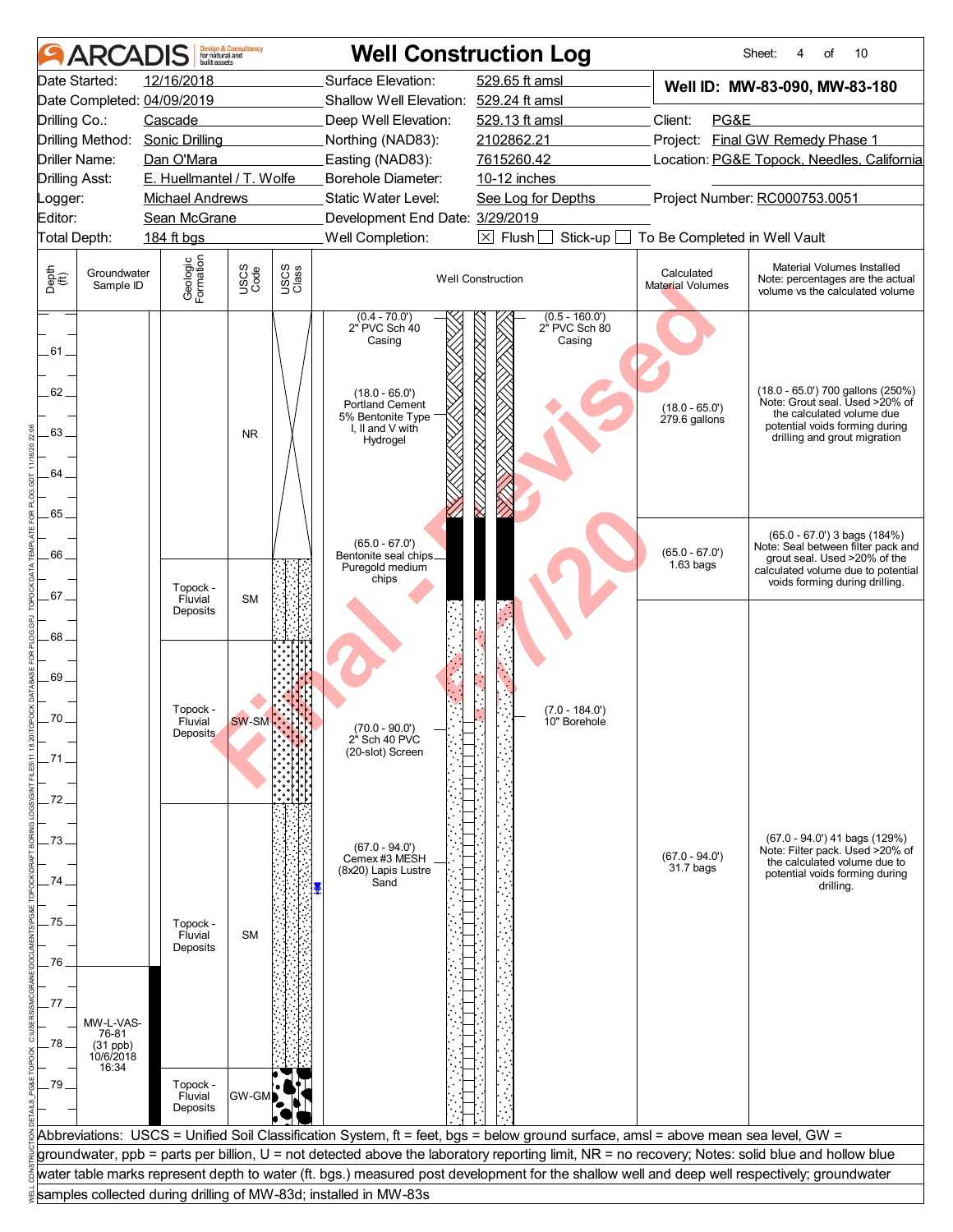|                                                                                                                                                                                                                              | <b>Design &amp; Consultancy</b><br>for natural and<br>huilt assets                                                                                                                                |                                        | <b>Well Construction Log</b>                                                                                                                                                                                                                                                               |                                                                                                                                                                                                                                                                                                                                                                                                                                        |                                                                                                                                                                                                                                                                                                                                             | 10<br>Sheet:<br>5<br>of                                                                                                                         |  |
|------------------------------------------------------------------------------------------------------------------------------------------------------------------------------------------------------------------------------|---------------------------------------------------------------------------------------------------------------------------------------------------------------------------------------------------|----------------------------------------|--------------------------------------------------------------------------------------------------------------------------------------------------------------------------------------------------------------------------------------------------------------------------------------------|----------------------------------------------------------------------------------------------------------------------------------------------------------------------------------------------------------------------------------------------------------------------------------------------------------------------------------------------------------------------------------------------------------------------------------------|---------------------------------------------------------------------------------------------------------------------------------------------------------------------------------------------------------------------------------------------------------------------------------------------------------------------------------------------|-------------------------------------------------------------------------------------------------------------------------------------------------|--|
| <b>ARCA</b><br>Date Started:<br>Date Completed: 04/09/2019<br>Drilling Co.:<br>Drilling Method:<br>Driller Name:<br><b>Drilling Asst:</b><br>Logger:<br>Editor:<br>Total Depth:<br>Depth<br>(ff)<br>Groundwater<br>Sample ID | 12/16/2018<br>Cascade<br><b>Sonic Drilling</b><br>Dan O'Mara<br>E. Huellmantel / T. Wolfe<br><b>Michael Andrews</b><br>Sean McGrane<br>184 ft bgs<br>Geologic<br>Formation<br>Topock -<br>Fluvial | USCS<br>Code<br>USCS<br>Class<br>GW-GM | Surface Elevation:<br>Shallow Well Elevation: 529.24 ft amsl<br>Deep Well Elevation:<br>Northing (NAD83):<br>Easting (NAD83):<br>Borehole Diameter:<br>Static Water Level:<br>Development End Date: 3/29/2019<br>Well Completion:<br>$(70.0 - 90.0')$<br>2" Sch 40 PVC<br>(20-slot) Screen | 529.65 ft amsl<br>529.13 ft amsl<br>2102862.21<br>7615260.42<br>10-12 inches<br>See Log for Depths<br>$\boxtimes$ Flush<br>Stick-up<br><b>Well Construction</b><br>$(0.5 - 160.0')$<br>2" PVC Sch 80<br>Casing                                                                                                                                                                                                                         | Well ID: MW-83-090, MW-83-180<br>Client:<br>PG&E<br>Project: Final GW Remedy Phase 1<br>Location: PG&E Topock, Needles, California<br>Project Number: RC000753.0051<br>To Be Completed in Well Vault<br>Material Volumes Installed<br>Calculated<br>Note: percentages are the actual<br>Material Volumes<br>volume vs the calculated volume |                                                                                                                                                 |  |
| 81<br>82<br>83<br>84<br>85<br>86<br>87<br>88<br>89<br>90<br>.91.<br>92<br>93.<br>94.                                                                                                                                         | Deposits<br>Topock -<br>Alluvium<br><b>Deposits</b>                                                                                                                                               | <b>NR</b><br><b>SM</b>                 | $(67.0 - 94.0')$<br>Cemex #3 MESH<br>(8x20) Lapis Lustre<br>Sand<br>$(90.5 - 91.5')$<br>Centralizer<br>(90.0 - 92.3') Sump<br>and PVC End Cap                                                                                                                                              | $(7.0 - 184.0')$<br>10" Borehole                                                                                                                                                                                                                                                                                                                                                                                                       | $(67.0 - 94.0')$<br>31.7 bags                                                                                                                                                                                                                                                                                                               | (67.0 - 94.0') 41 bags (129%)<br>Note: Filter pack. Used >20% of<br>the calculated volume due to<br>potential voids forming during<br>drilling. |  |
| 95<br>96.<br>97<br>98<br>99.                                                                                                                                                                                                 | Topock -<br>Alluvium<br>Deposits                                                                                                                                                                  | <b>SM</b><br><b>NR</b>                 | $(94.0 - 158.0')$<br>Bentonite seal<br>pellets Pel-Plug<br>(TR30) 3/8"                                                                                                                                                                                                                     |                                                                                                                                                                                                                                                                                                                                                                                                                                        | $(94.0 - 158.0')$<br>62.3 buckets                                                                                                                                                                                                                                                                                                           | (94.0 - 158.0') 61 buckets (98%)<br>Note: Intermediate bentonite seal                                                                           |  |
|                                                                                                                                                                                                                              |                                                                                                                                                                                                   |                                        |                                                                                                                                                                                                                                                                                            | Abbreviations: USCS = Unified Soil Classification System, ft = feet, bgs = below ground surface, amsl = above mean sea level, GW =<br>groundwater, ppb = parts per billion, U = not detected above the laboratory reporting limit, NR = no recovery; Notes: solid blue and hollow blue<br>water table marks represent depth to water (ft. bgs.) measured post development for the shallow well and deep well respectively; groundwater |                                                                                                                                                                                                                                                                                                                                             |                                                                                                                                                 |  |
|                                                                                                                                                                                                                              |                                                                                                                                                                                                   |                                        | samples collected during drilling of MW-83d; installed in MW-83s                                                                                                                                                                                                                           |                                                                                                                                                                                                                                                                                                                                                                                                                                        |                                                                                                                                                                                                                                                                                                                                             |                                                                                                                                                 |  |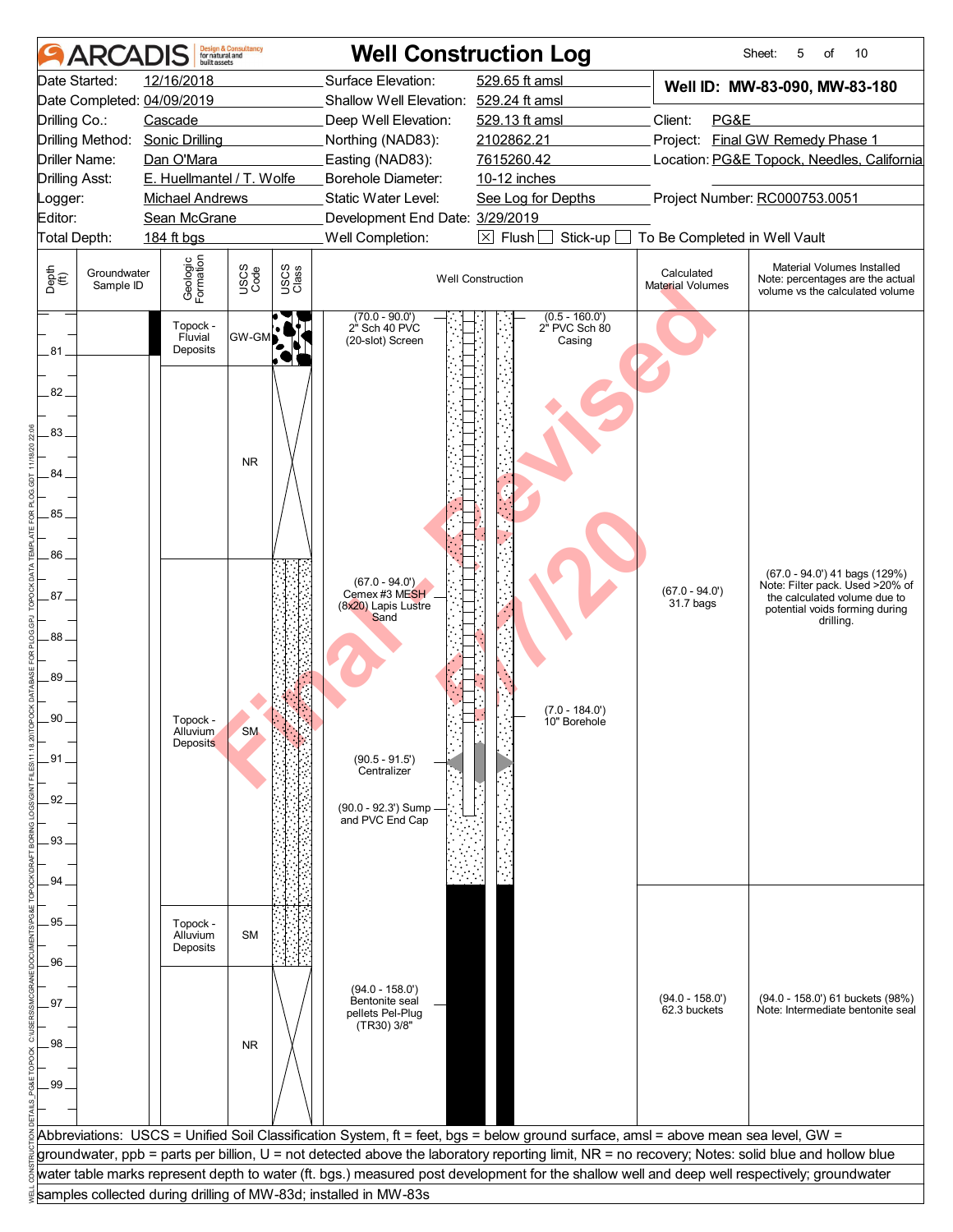| ARCADIS                                                                                                                                                                                                                                      | <b>Design &amp; Consultancy</b><br>for natural and<br>built assets                                                                                |               | <b>Well Construction Log</b>                                                                                                                                                                                                      |                                                                                                                                                                                                                       |                                                  | Sheet:<br>10<br>6<br>of                                                                                                                          |
|----------------------------------------------------------------------------------------------------------------------------------------------------------------------------------------------------------------------------------------------|---------------------------------------------------------------------------------------------------------------------------------------------------|---------------|-----------------------------------------------------------------------------------------------------------------------------------------------------------------------------------------------------------------------------------|-----------------------------------------------------------------------------------------------------------------------------------------------------------------------------------------------------------------------|--------------------------------------------------|--------------------------------------------------------------------------------------------------------------------------------------------------|
| Date Started:<br>Date Completed: 04/09/2019<br>Drilling Co.:<br>Drilling Method:<br>Driller Name:<br><b>Drilling Asst:</b><br>Logger:<br>Editor:<br>Total Depth:                                                                             | 12/16/2018<br>Cascade<br><b>Sonic Drilling</b><br>Dan O'Mara<br>E. Huellmantel / T. Wolfe<br><b>Michael Andrews</b><br>Sean McGrane<br>184 ft bgs |               | Surface Elevation:<br>Shallow Well Elevation: 529.24 ft amsl<br>Deep Well Elevation:<br>Northing (NAD83):<br>Easting (NAD83):<br>Borehole Diameter:<br>Static Water Level:<br>Development End Date: 3/29/2019<br>Well Completion: | 529.65 ft amsl<br>529.13 ft amsl<br>2102862.21<br>7615260.42<br>10-12 inches<br>See Log for Depths<br>$\boxtimes$ Flush<br>Stick-up                                                                                   | Client:<br>PG&E<br>To Be Completed in Well Vault | Well ID: MW-83-090, MW-83-180<br>Project: Final GW Remedy Phase 1<br>Location: PG&E Topock, Needles, California<br>Project Number: RC000753.0051 |
| Depth<br>$\bigoplus_{i=1}^{n}$<br>Groundwater<br>Sample ID                                                                                                                                                                                   | Geologic<br>Formation<br>USCS<br>Code                                                                                                             | USCS<br>Class |                                                                                                                                                                                                                                   | <b>Well Construction</b>                                                                                                                                                                                              | Calculated<br><b>Material Volumes</b>            | Material Volumes Installed<br>Note: percentages are the actual<br>volume vs the calculated volume                                                |
| $\_101$<br>$-102$<br>$-103$<br>_104_<br>$-105$<br>-106-<br>_107_<br>$-108$<br>MW-L-VAS-<br>106-111<br>$(0.84$ ppb)<br>10/9/2018<br>$-109$<br>11:46<br>_110_<br>_111.<br>_112_<br>_113_<br>_114_<br>_115_<br>_116_<br>_117_<br>_118_<br>_119_ | <b>NR</b>                                                                                                                                         |               | (94.0 - 158.0')<br>Bentonite seal<br>pellets Pel-Plug<br>(TR30) 3/8"                                                                                                                                                              | $(0.5 - 160.0')$<br>2" PVC Sch 80<br>Casing<br>$(7.0 - 184.0')$<br>10" Borehole<br>Abbreviations: USCS = Unified Soil Classification System, ft = feet, bgs = below ground surface, amsl = above mean sea level, GW = | (94.0 - 158.0')<br>62.3 buckets                  | (94.0 - 158.0') 61 buckets (98%)<br>Note: Intermediate bentonite seal                                                                            |
|                                                                                                                                                                                                                                              |                                                                                                                                                   |               |                                                                                                                                                                                                                                   | groundwater, ppb = parts per billion, U = not detected above the laboratory reporting limit, NR = no recovery; Notes: solid blue and hollow blue                                                                      |                                                  |                                                                                                                                                  |
|                                                                                                                                                                                                                                              |                                                                                                                                                   |               | samples collected during drilling of MW-83d; installed in MW-83s                                                                                                                                                                  | water table marks represent depth to water (ft. bgs.) measured post development for the shallow well and deep well respectively; groundwater                                                                          |                                                  |                                                                                                                                                  |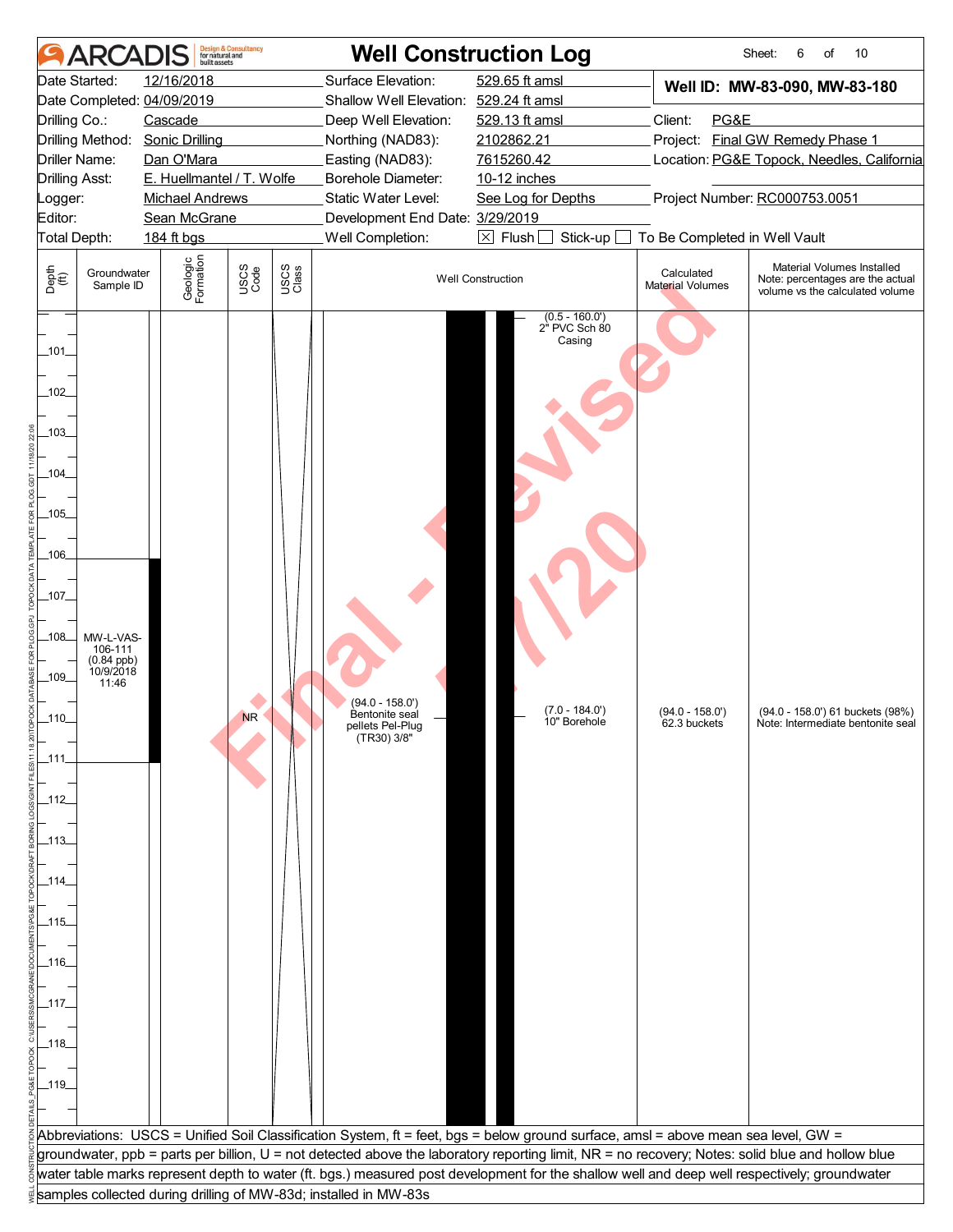|                                                                                                                                                                                              | <b>ARCA</b>                                                                | built assets                                                                                                                                                                                                       | <b>Design &amp; Consultancy</b><br>for natural and |               |                                                                                                                                                                                                                                   | <b>Well Construction Log</b>                                                                                                                                                                                          |                                                                                           | 10<br>Sheet:<br>7<br>of                                                                                                                                                                                                                               |
|----------------------------------------------------------------------------------------------------------------------------------------------------------------------------------------------|----------------------------------------------------------------------------|--------------------------------------------------------------------------------------------------------------------------------------------------------------------------------------------------------------------|----------------------------------------------------|---------------|-----------------------------------------------------------------------------------------------------------------------------------------------------------------------------------------------------------------------------------|-----------------------------------------------------------------------------------------------------------------------------------------------------------------------------------------------------------------------|-------------------------------------------------------------------------------------------|-------------------------------------------------------------------------------------------------------------------------------------------------------------------------------------------------------------------------------------------------------|
| Drilling Co.:<br><b>Drilling Asst:</b><br>Logger:<br>Editor:<br>Depth<br>$\bigoplus_{i=1}^{n}$                                                                                               | Date Started:<br>Driller Name:<br>Total Depth:<br>Groundwater<br>Sample ID | 12/16/2018<br>Date Completed: 04/09/2019<br>Cascade<br>Drilling Method: Sonic Drilling<br>Dan O'Mara<br>E. Huellmantel / T. Wolfe<br><b>Michael Andrews</b><br>Sean McGrane<br>184 ft bgs<br>Geologic<br>Formation | USCS<br>Code                                       | USCS<br>Class | Surface Elevation:<br>Shallow Well Elevation: 529.24 ft amsl<br>Deep Well Elevation:<br>Northing (NAD83):<br>Easting (NAD83):<br>Borehole Diameter:<br>Static Water Level:<br>Development End Date: 3/29/2019<br>Well Completion: | 529.65 ft amsl<br>529.13 ft amsl<br>2102862.21<br>7615260.42<br>10-12 inches<br>See Log for Depths<br>$\boxtimes$ Flush $\Box$<br>Stick-up<br><b>Well Construction</b>                                                | Client:<br>PG&E<br>To Be Completed in Well Vault<br>Calculated<br><b>Material Volumes</b> | Well ID: MW-83-090, MW-83-180<br>Project: Final GW Remedy Phase 1<br>Location: PG&E Topock, Needles, California<br>Project Number: RC000753.0051<br>Material Volumes Installed<br>Note: percentages are the actual<br>volume vs the calculated volume |
| _121_<br>122<br>$123$ <sub>-</sub><br>$-124$<br>$-125$<br>$-126$<br>$-127$<br>$-128$<br>$-129$<br>$.130 -$<br>$-131$<br>_132_<br>_133_<br>_134_<br>_135_<br>_136_<br>_137_<br>_138_<br>_139_ |                                                                            |                                                                                                                                                                                                                    | <b>NR</b>                                          |               | (94.0 - 158.0')<br>Bentonite seal<br>pellets Pel-Plug<br>(TR30) 3/8"<br>$(131.5 - 132.5')$<br>Centralizer                                                                                                                         | $(0.5 - 160.0')$<br>2" PVC Sch 80<br>Casing<br>$(7.0 - 184.0')$<br>10" Borehole<br>Abbreviations: USCS = Unified Soil Classification System, ft = feet, bgs = below ground surface, amsl = above mean sea level, GW = | $(94.0 - 158.0')$<br>62.3 buckets                                                         | (94.0 - 158.0') 61 buckets (98%)<br>Note: Intermediate bentonite seal                                                                                                                                                                                 |
|                                                                                                                                                                                              |                                                                            |                                                                                                                                                                                                                    |                                                    |               |                                                                                                                                                                                                                                   | groundwater, ppb = parts per billion, U = not detected above the laboratory reporting limit, NR = no recovery; Notes: solid blue and hollow blue                                                                      |                                                                                           |                                                                                                                                                                                                                                                       |
|                                                                                                                                                                                              |                                                                            |                                                                                                                                                                                                                    |                                                    |               |                                                                                                                                                                                                                                   | water table marks represent depth to water (ft. bgs.) measured post development for the shallow well and deep well respectively; groundwater                                                                          |                                                                                           |                                                                                                                                                                                                                                                       |
|                                                                                                                                                                                              |                                                                            |                                                                                                                                                                                                                    |                                                    |               | samples collected during drilling of MW-83d; installed in MW-83s                                                                                                                                                                  |                                                                                                                                                                                                                       |                                                                                           |                                                                                                                                                                                                                                                       |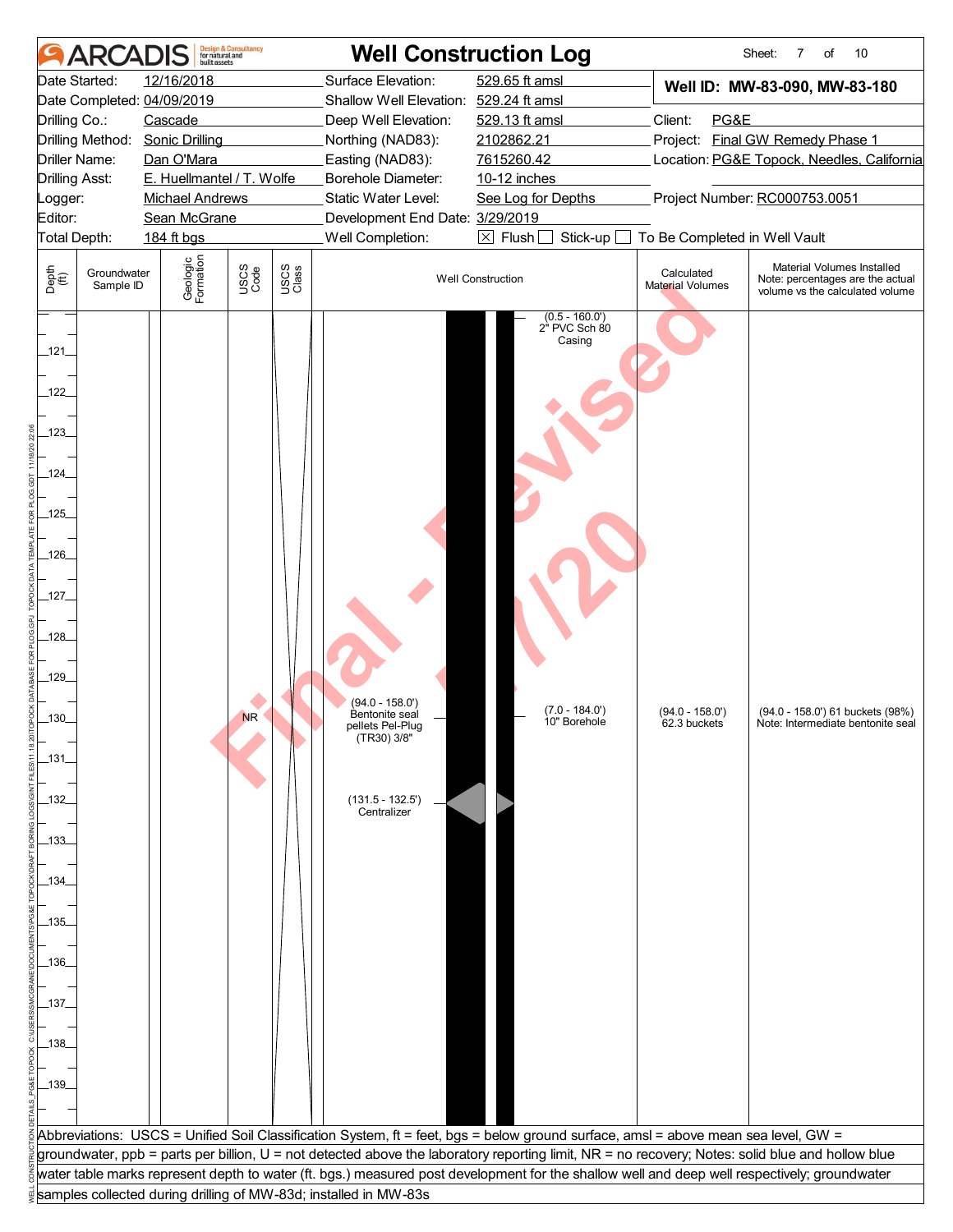|                                                                                                                                                                    | <b>ARCA</b>                                                         | <b>built</b> assets                                                                                                                                                                       | <b>Design &amp; Consultancy</b><br>for natural and |               |                                                                                                                                                                                                                                   | <b>Well Construction Log</b>                                                                                                                                                                                                                                                                     |                                                         | Sheet:<br>10<br>8<br>of                                                                                                                          |
|--------------------------------------------------------------------------------------------------------------------------------------------------------------------|---------------------------------------------------------------------|-------------------------------------------------------------------------------------------------------------------------------------------------------------------------------------------|----------------------------------------------------|---------------|-----------------------------------------------------------------------------------------------------------------------------------------------------------------------------------------------------------------------------------|--------------------------------------------------------------------------------------------------------------------------------------------------------------------------------------------------------------------------------------------------------------------------------------------------|---------------------------------------------------------|--------------------------------------------------------------------------------------------------------------------------------------------------|
| Drilling Co.:<br>Drilling Asst:<br>Logger:<br>Editor:                                                                                                              | Date Started:<br>Driller Name:<br>Total Depth:                      | 12/16/2018<br>Date Completed: 04/09/2019<br>Cascade<br>Drilling Method: Sonic Drilling<br>Dan O'Mara<br>E. Huellmantel / T. Wolfe<br><b>Michael Andrews</b><br>Sean McGrane<br>184 ft bgs |                                                    |               | Surface Elevation:<br>Shallow Well Elevation: 529.24 ft amsl<br>Deep Well Elevation:<br>Northing (NAD83):<br>Easting (NAD83):<br>Borehole Diameter:<br>Static Water Level:<br>Development End Date: 3/29/2019<br>Well Completion: | 529.65 ft amsl<br>529.13 ft amsl<br>2102862.21<br>7615260.42<br>10-12 inches<br>See Log for Depths<br>$\boxtimes$ Flush<br>Stick-up                                                                                                                                                              | Client:<br>PG&E<br>To Be Completed in Well Vault        | Well ID: MW-83-090, MW-83-180<br>Project: Final GW Remedy Phase 1<br>Location: PG&E Topock, Needles, California<br>Project Number: RC000753.0051 |
| Depth<br>(ff)                                                                                                                                                      | Groundwater<br>Sample ID                                            | Geologic<br>Formation                                                                                                                                                                     | USCS<br>Code                                       | USCS<br>Class |                                                                                                                                                                                                                                   | <b>Well Construction</b>                                                                                                                                                                                                                                                                         | Calculated<br>Material Volumes                          | Material Volumes Installed<br>Note: percentages are the actual<br>volume vs the calculated volume                                                |
| 141<br>142<br>.143<br>144.<br>$-145$<br>.146<br>_147_<br>.148.<br>$-149$<br>.150.<br>_151_<br>152<br>-153-<br>.154.<br>$-155$<br>_156_<br>_157_<br>_158_<br>$-159$ | MW-L-VAS-<br>141-146<br>$($ <0.033 U<br>ppb)<br>10/10/2018<br>14:58 | Topock -<br>Alluvium<br>Deposits                                                                                                                                                          | <b>NR</b><br><b>GM</b>                             |               | $(94.0 - 158.0')$<br>Bentonite seal<br>pellets Pel-Plug<br>(TR30) 3/8"<br>$(158.0 - 182.0')$<br>Cemex #3 MESH                                                                                                                     | $(0.5 - 160.0')$<br>2" PVC Sch 80<br>Casing<br>$(7.0 - 184.0')$<br>10" Borehole                                                                                                                                                                                                                  | $(94.0 - 158.0')$<br>62.3 buckets<br>$(158.0 - 182.0')$ | (94.0 - 158.0') 61 buckets (98%)<br>Note: Intermediate bentonite seal<br>$(158.0 - 182.0)$ 31 bags $(106\%)$                                     |
|                                                                                                                                                                    |                                                                     |                                                                                                                                                                                           |                                                    |               | (8x20) Lapis Lustre<br>Sand                                                                                                                                                                                                       |                                                                                                                                                                                                                                                                                                  | 29.2 bags                                               | Note: Filter pack                                                                                                                                |
|                                                                                                                                                                    |                                                                     |                                                                                                                                                                                           |                                                    |               |                                                                                                                                                                                                                                   | Abbreviations: USCS = Unified Soil Classification System, ft = feet, bgs = below ground surface, amsl = above mean sea level, GW =                                                                                                                                                               |                                                         |                                                                                                                                                  |
|                                                                                                                                                                    |                                                                     |                                                                                                                                                                                           |                                                    |               |                                                                                                                                                                                                                                   | groundwater, ppb = parts per billion, U = not detected above the laboratory reporting limit, NR = no recovery; Notes: solid blue and hollow blue<br>water table marks represent depth to water (ft. bgs.) measured post development for the shallow well and deep well respectively; groundwater |                                                         |                                                                                                                                                  |
|                                                                                                                                                                    |                                                                     |                                                                                                                                                                                           |                                                    |               | samples collected during drilling of MW-83d; installed in MW-83s                                                                                                                                                                  |                                                                                                                                                                                                                                                                                                  |                                                         |                                                                                                                                                  |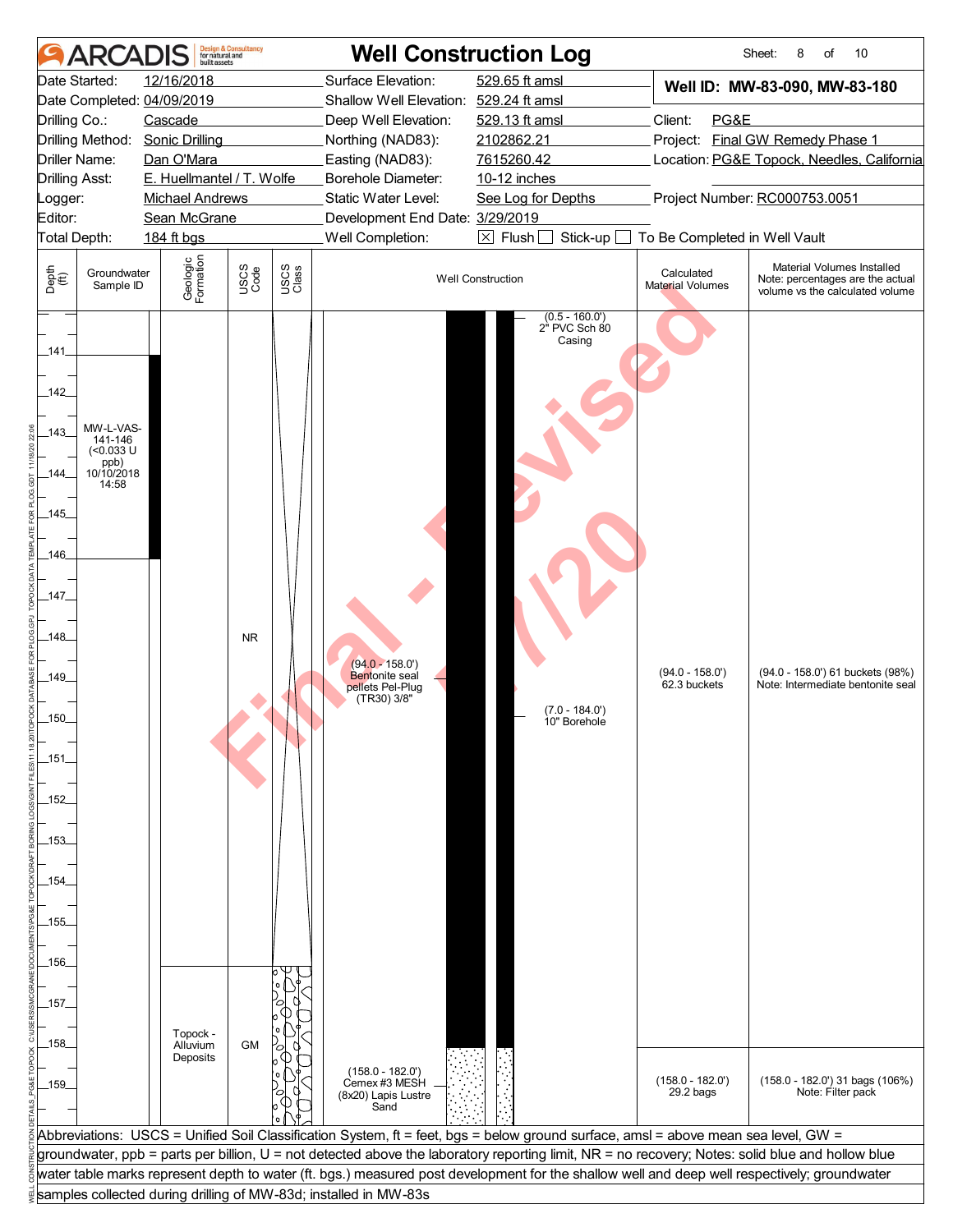|                       | ARCAI                    | huilt assets                     | <b>Design &amp; Consultancy</b><br>for natural and |               |                                                                  | <b>Well Construction Log</b>                                                                                                                     |                                | 10<br>Sheet:<br>9<br>of                                                                           |
|-----------------------|--------------------------|----------------------------------|----------------------------------------------------|---------------|------------------------------------------------------------------|--------------------------------------------------------------------------------------------------------------------------------------------------|--------------------------------|---------------------------------------------------------------------------------------------------|
|                       | Date Started:            | 12/16/2018                       |                                                    |               | Surface Elevation:                                               | 529.65 ft amsl                                                                                                                                   |                                | Well ID: MW-83-090, MW-83-180                                                                     |
|                       |                          | Date Completed: 04/09/2019       |                                                    |               | Shallow Well Elevation: 529.24 ft amsl                           |                                                                                                                                                  |                                |                                                                                                   |
| Drilling Co.:         |                          | Cascade                          |                                                    |               | Deep Well Elevation:                                             | 529.13 ft amsl                                                                                                                                   | Client:<br>PG&E                |                                                                                                   |
|                       | Drilling Method:         | <b>Sonic Drilling</b>            |                                                    |               | Northing (NAD83):                                                | 2102862.21                                                                                                                                       |                                | Project: Final GW Remedy Phase 1                                                                  |
| Driller Name:         |                          | Dan O'Mara                       |                                                    |               | Easting (NAD83):                                                 | 7615260.42                                                                                                                                       |                                | Location: PG&E Topock, Needles, California                                                        |
| <b>Drilling Asst:</b> |                          | E. Huellmantel / T. Wolfe        |                                                    |               | Borehole Diameter:                                               | 10-12 inches                                                                                                                                     |                                |                                                                                                   |
| _ogger:               |                          | <b>Michael Andrews</b>           |                                                    |               | Static Water Level:                                              | See Log for Depths                                                                                                                               |                                | Project Number: RC000753.0051                                                                     |
| Editor:               |                          | Sean McGrane                     |                                                    |               | Development End Date: 3/29/2019                                  |                                                                                                                                                  |                                |                                                                                                   |
| Total Depth:          |                          | 184 ft bgs                       |                                                    |               | Well Completion:                                                 | $\boxtimes$ Flush [<br>Stick-up                                                                                                                  | To Be Completed in Well Vault  |                                                                                                   |
| Depth<br>(ff)         | Groundwater<br>Sample ID | Geologic<br>Formation            | USCS<br>Code                                       | USCS<br>Class |                                                                  | <b>Well Construction</b>                                                                                                                         | Calculated<br>Material Volumes | Material Volumes Installed<br>Note: percentages are the actual<br>volume vs the calculated volume |
| $-161$<br>162         |                          | Topock -<br>Alluvium<br>Deposits | <b>SM</b>                                          |               |                                                                  | $(160.0 - 180.0')$<br>2" Sch 80 PVC<br>(20-slot) Screen                                                                                          |                                |                                                                                                   |
| -163<br>_164_         |                          |                                  |                                                    |               |                                                                  |                                                                                                                                                  |                                |                                                                                                   |
| $-165$                |                          | Topock -                         |                                                    |               |                                                                  |                                                                                                                                                  |                                |                                                                                                   |
| -166                  |                          | Alluvium<br>Deposits             | <b>GM</b>                                          | 70            |                                                                  |                                                                                                                                                  |                                |                                                                                                   |
| _167_<br>$-168$       |                          |                                  |                                                    |               |                                                                  |                                                                                                                                                  |                                |                                                                                                   |
| _169_                 |                          | Topock -<br>Alluvium<br>Deposits | <b>SM</b>                                          |               | $(158.0 - 182.0')$<br>Cemex #3 MESH                              | $(7.0 - 184.0')$                                                                                                                                 | $(158.0 - 182.0')$             | (158.0 - 182.0') 31 bags (106%)                                                                   |
| .170.                 |                          |                                  |                                                    |               | (8x20) Lapis Lustre<br>Sand                                      | 10" Borehole                                                                                                                                     | 29.2 bags                      | Note: Filter pack                                                                                 |
| $-171$                |                          |                                  |                                                    |               |                                                                  |                                                                                                                                                  |                                |                                                                                                   |
| _172_<br>_173_        |                          |                                  |                                                    |               |                                                                  |                                                                                                                                                  |                                |                                                                                                   |
| $-174$                |                          | Topock -<br>Alluvium<br>Deposits | <b>GM</b>                                          |               |                                                                  |                                                                                                                                                  |                                |                                                                                                   |
|                       |                          |                                  |                                                    |               |                                                                  |                                                                                                                                                  |                                |                                                                                                   |
| _175_                 |                          |                                  |                                                    |               |                                                                  |                                                                                                                                                  |                                |                                                                                                   |
| _176_                 |                          |                                  |                                                    |               |                                                                  |                                                                                                                                                  |                                |                                                                                                   |
| _177_                 |                          |                                  |                                                    |               |                                                                  |                                                                                                                                                  |                                |                                                                                                   |
| _178_                 |                          |                                  |                                                    |               |                                                                  |                                                                                                                                                  |                                |                                                                                                   |
| $-179$                |                          | Topock -<br>Alluvium<br>Deposits | <b>SM</b>                                          |               |                                                                  |                                                                                                                                                  |                                |                                                                                                   |
|                       |                          |                                  |                                                    |               |                                                                  |                                                                                                                                                  |                                |                                                                                                   |
|                       |                          |                                  |                                                    |               |                                                                  | Abbreviations: USCS = Unified Soil Classification System, ft = feet, bgs = below ground surface, amsl = above mean sea level, GW =               |                                |                                                                                                   |
|                       |                          |                                  |                                                    |               |                                                                  | groundwater, ppb = parts per billion, U = not detected above the laboratory reporting limit, NR = no recovery; Notes: solid blue and hollow blue |                                |                                                                                                   |
|                       |                          |                                  |                                                    |               |                                                                  | water table marks represent depth to water (ft. bgs.) measured post development for the shallow well and deep well respectively; groundwater     |                                |                                                                                                   |
|                       |                          |                                  |                                                    |               | samples collected during drilling of MW-83d; installed in MW-83s |                                                                                                                                                  |                                |                                                                                                   |
|                       |                          |                                  |                                                    |               |                                                                  |                                                                                                                                                  |                                |                                                                                                   |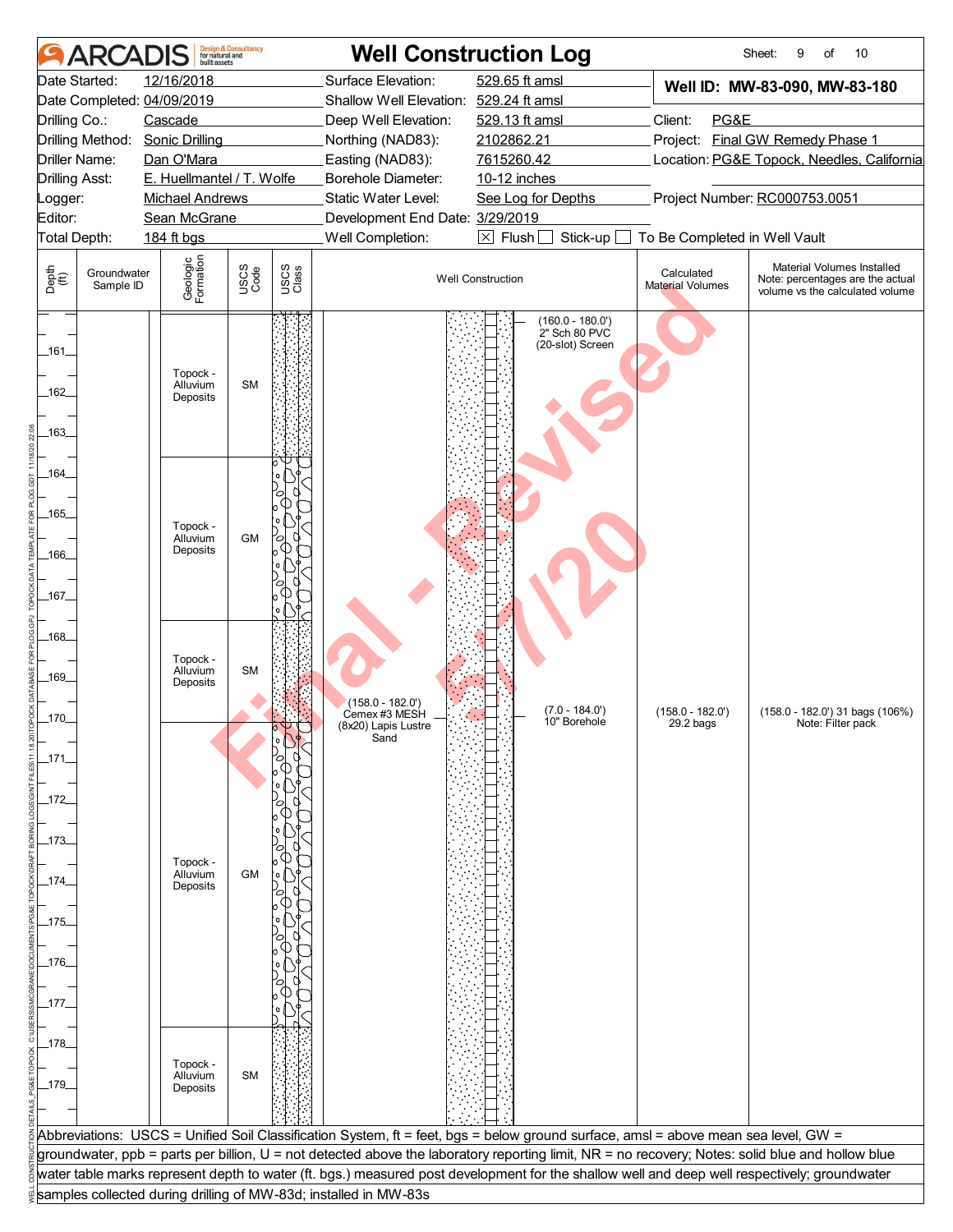|                       | <b>ARCADIS</b>                                | built assets                     | <b>Design &amp; Consultancy</b><br>for natural and |               |                                                                                                         | <b>Well Construction Log</b>                                                                                                                     |                                       | Sheet:<br>10<br>10<br>of                                                                          |  |
|-----------------------|-----------------------------------------------|----------------------------------|----------------------------------------------------|---------------|---------------------------------------------------------------------------------------------------------|--------------------------------------------------------------------------------------------------------------------------------------------------|---------------------------------------|---------------------------------------------------------------------------------------------------|--|
|                       | Date Started:                                 | 12/16/2018                       |                                                    |               | Surface Elevation:                                                                                      | 529.65 ft amsl                                                                                                                                   |                                       | Well ID: MW-83-090, MW-83-180                                                                     |  |
|                       |                                               | Date Completed: 04/09/2019       |                                                    |               | Shallow Well Elevation: 529.24 ft amsl                                                                  |                                                                                                                                                  |                                       |                                                                                                   |  |
| Drilling Co.:         |                                               | Cascade                          |                                                    |               | Deep Well Elevation:                                                                                    | 529.13 ft amsl                                                                                                                                   | Client:<br>PG&E                       |                                                                                                   |  |
|                       | Drilling Method:                              | <b>Sonic Drilling</b>            |                                                    |               | Northing (NAD83):                                                                                       | 2102862.21                                                                                                                                       |                                       | Project: Final GW Remedy Phase 1                                                                  |  |
|                       | Driller Name:                                 | Dan O'Mara                       |                                                    |               | Easting (NAD83):                                                                                        | 7615260.42                                                                                                                                       |                                       | Location: PG&E Topock, Needles, California                                                        |  |
| <b>Drilling Asst:</b> |                                               | E. Huellmantel / T. Wolfe        |                                                    |               | <b>Borehole Diameter:</b>                                                                               | 10-12 inches                                                                                                                                     |                                       |                                                                                                   |  |
| Logger:               |                                               | <b>Michael Andrews</b>           |                                                    |               | Static Water Level:                                                                                     | See Log for Depths                                                                                                                               |                                       | Project Number: RC000753.0051                                                                     |  |
| Editor:               |                                               | Sean McGrane                     |                                                    |               | Development End Date: 3/29/2019                                                                         |                                                                                                                                                  |                                       |                                                                                                   |  |
| Total Depth:          |                                               | 184 ft bgs                       |                                                    |               | Well Completion:                                                                                        | $\boxtimes$ Flush $[$<br>Stick-up                                                                                                                | To Be Completed in Well Vault         |                                                                                                   |  |
| Depth<br>(ff)         | Groundwater<br>Sample ID                      | Geologic<br>Formation            | USCS<br>Code                                       | USCS<br>Class |                                                                                                         | <b>Well Construction</b>                                                                                                                         | Calculated<br><b>Material Volumes</b> | Material Volumes Installed<br>Note: percentages are the actual<br>volume vs the calculated volume |  |
| 181<br>182            | MW-L-VAS-                                     | Topock -<br>Alluvium<br>Deposits | <b>SM</b>                                          |               | $(158.0 - 182.0')$<br>Cemex #3 MESH<br>(8x20) Lapis Lustre<br>Sand<br>$(180.5 - 181.5')$<br>Centralizer | $(7.0 - 184.0')$<br>10" Borehole<br>$(180.0 - 182.0)$                                                                                            | $(158.0 - 182.0')$<br>29.2 bags       | $(158.0 - 182.0')$ 31 bags $(106%)$<br>Note: Filter pack                                          |  |
| 183<br>184            | 181-186<br>$(3.3$ ppb)<br>10/20/2018<br>11:06 | Topock -<br>Alluvium<br>Deposits | <b>SM</b><br><b>NR</b>                             |               | $(182.0 - 184.0')$<br>Slough                                                                            | Sump and PVC End<br>Cap.                                                                                                                         |                                       | Note: Fines that settled out of the<br>water column inside the casing.                            |  |
|                       |                                               |                                  |                                                    |               | End of Boring at<br>184.0 ft bgs.                                                                       |                                                                                                                                                  |                                       |                                                                                                   |  |
| $-185$                |                                               |                                  |                                                    |               |                                                                                                         |                                                                                                                                                  |                                       |                                                                                                   |  |
|                       |                                               |                                  |                                                    |               |                                                                                                         |                                                                                                                                                  |                                       |                                                                                                   |  |
| -186                  |                                               |                                  |                                                    |               |                                                                                                         |                                                                                                                                                  |                                       |                                                                                                   |  |
|                       |                                               |                                  |                                                    |               |                                                                                                         |                                                                                                                                                  |                                       |                                                                                                   |  |
| _187_                 |                                               |                                  |                                                    |               |                                                                                                         |                                                                                                                                                  |                                       |                                                                                                   |  |
| $-188$                |                                               |                                  |                                                    |               |                                                                                                         |                                                                                                                                                  |                                       |                                                                                                   |  |
| $-189$                |                                               |                                  |                                                    |               |                                                                                                         |                                                                                                                                                  |                                       |                                                                                                   |  |
|                       |                                               |                                  |                                                    |               |                                                                                                         |                                                                                                                                                  |                                       |                                                                                                   |  |
| 190_                  |                                               |                                  |                                                    |               |                                                                                                         |                                                                                                                                                  |                                       |                                                                                                   |  |
|                       |                                               |                                  |                                                    |               |                                                                                                         |                                                                                                                                                  |                                       |                                                                                                   |  |
| $-191$                |                                               |                                  |                                                    |               |                                                                                                         |                                                                                                                                                  |                                       |                                                                                                   |  |
|                       |                                               |                                  |                                                    |               |                                                                                                         |                                                                                                                                                  |                                       |                                                                                                   |  |
| 192.                  |                                               |                                  |                                                    |               |                                                                                                         |                                                                                                                                                  |                                       |                                                                                                   |  |
|                       |                                               |                                  |                                                    |               |                                                                                                         |                                                                                                                                                  |                                       |                                                                                                   |  |
| .193.                 |                                               |                                  |                                                    |               |                                                                                                         |                                                                                                                                                  |                                       |                                                                                                   |  |
|                       |                                               |                                  |                                                    |               |                                                                                                         |                                                                                                                                                  |                                       |                                                                                                   |  |
| .194.                 |                                               |                                  |                                                    |               |                                                                                                         |                                                                                                                                                  |                                       |                                                                                                   |  |
|                       |                                               |                                  |                                                    |               |                                                                                                         |                                                                                                                                                  |                                       |                                                                                                   |  |
| _195_                 |                                               |                                  |                                                    |               |                                                                                                         |                                                                                                                                                  |                                       |                                                                                                   |  |
|                       |                                               |                                  |                                                    |               |                                                                                                         |                                                                                                                                                  |                                       |                                                                                                   |  |
| .196.                 |                                               |                                  |                                                    |               |                                                                                                         |                                                                                                                                                  |                                       |                                                                                                   |  |
|                       |                                               |                                  |                                                    |               |                                                                                                         |                                                                                                                                                  |                                       |                                                                                                   |  |
| _197.                 |                                               |                                  |                                                    |               |                                                                                                         |                                                                                                                                                  |                                       |                                                                                                   |  |
|                       |                                               |                                  |                                                    |               |                                                                                                         |                                                                                                                                                  |                                       |                                                                                                   |  |
| _198_                 |                                               |                                  |                                                    |               |                                                                                                         |                                                                                                                                                  |                                       |                                                                                                   |  |
|                       |                                               |                                  |                                                    |               |                                                                                                         |                                                                                                                                                  |                                       |                                                                                                   |  |
|                       |                                               |                                  |                                                    |               |                                                                                                         |                                                                                                                                                  |                                       |                                                                                                   |  |
| _199_                 |                                               |                                  |                                                    |               |                                                                                                         |                                                                                                                                                  |                                       |                                                                                                   |  |
|                       |                                               |                                  |                                                    |               |                                                                                                         |                                                                                                                                                  |                                       |                                                                                                   |  |
|                       |                                               |                                  |                                                    |               |                                                                                                         | Abbreviations: USCS = Unified Soil Classification System, ft = feet, bgs = below ground surface, amsl = above mean sea level, GW =               |                                       |                                                                                                   |  |
|                       |                                               |                                  |                                                    |               |                                                                                                         | groundwater, ppb = parts per billion, U = not detected above the laboratory reporting limit, NR = no recovery; Notes: solid blue and hollow blue |                                       |                                                                                                   |  |
|                       |                                               |                                  |                                                    |               |                                                                                                         | water table marks represent depth to water (ft. bgs.) measured post development for the shallow well and deep well respectively; groundwater     |                                       |                                                                                                   |  |
|                       |                                               |                                  |                                                    |               | samples collected during drilling of MW-83d; installed in MW-83s                                        |                                                                                                                                                  |                                       |                                                                                                   |  |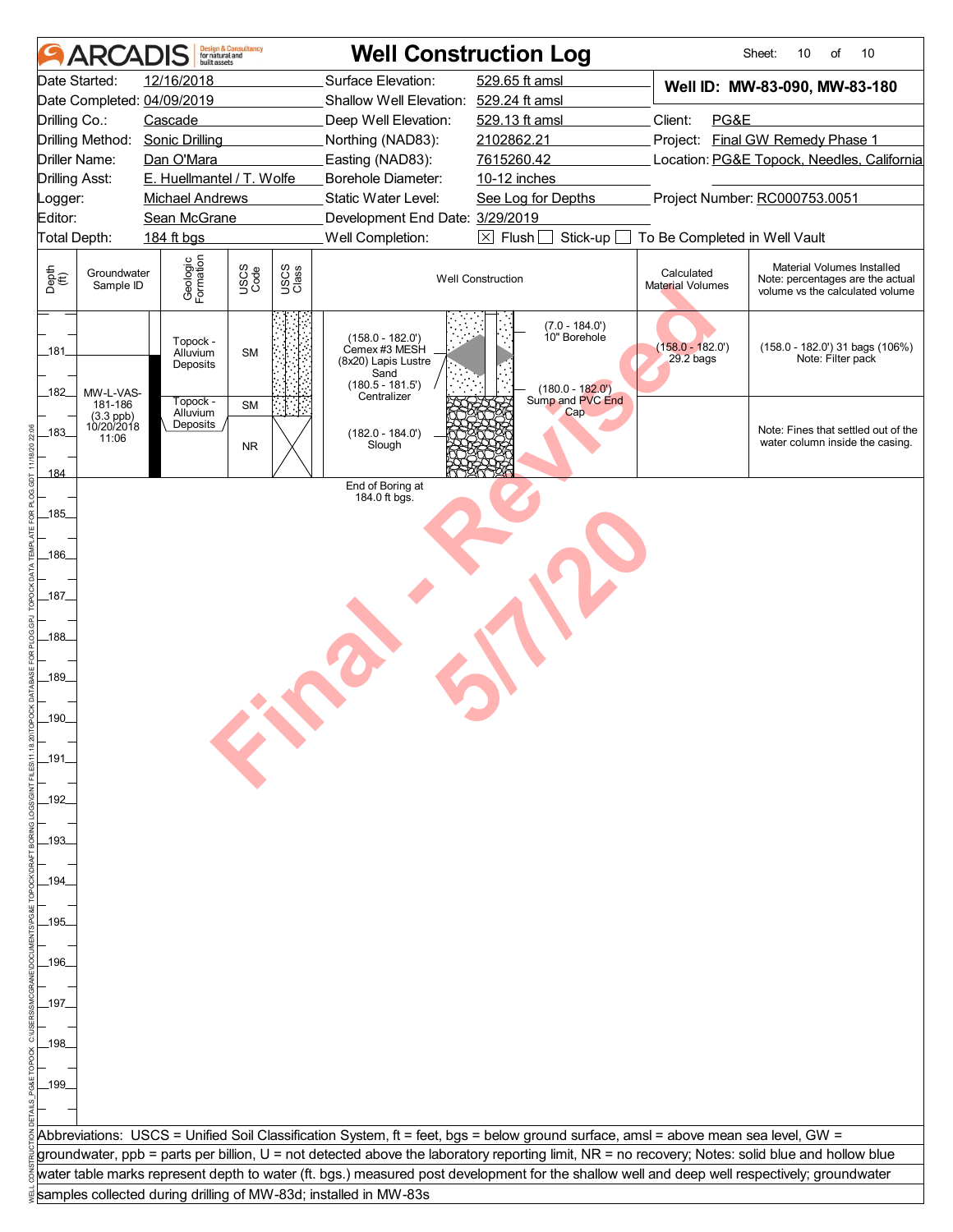|                                                                                                                                        |                                                                                                                                                                                                                                                                                                                                                     | <b>ARCADIS</b>                   | <b>Design &amp; Consultancy</b><br>for natural and |                       |                                                                                                                                                                                                                                                                                                                                               | <b>Boring Log</b> |                                                                                                                                                                                                                                                   |                                                                                                                                                                                                | Sheet:<br>of<br>1                                                                                                                                                                                                                                                                                                                                                              | 10                                                                                                                      |
|----------------------------------------------------------------------------------------------------------------------------------------|-----------------------------------------------------------------------------------------------------------------------------------------------------------------------------------------------------------------------------------------------------------------------------------------------------------------------------------------------------|----------------------------------|----------------------------------------------------|-----------------------|-----------------------------------------------------------------------------------------------------------------------------------------------------------------------------------------------------------------------------------------------------------------------------------------------------------------------------------------------|-------------------|---------------------------------------------------------------------------------------------------------------------------------------------------------------------------------------------------------------------------------------------------|------------------------------------------------------------------------------------------------------------------------------------------------------------------------------------------------|--------------------------------------------------------------------------------------------------------------------------------------------------------------------------------------------------------------------------------------------------------------------------------------------------------------------------------------------------------------------------------|-------------------------------------------------------------------------------------------------------------------------|
| Date Started:<br>Editor:                                                                                                               | Date Completed: 12/15/2018<br>Drilling Co.:<br>Cascade<br>Drilling Method:<br>Sonic Drilling<br><b>Terrasonic Track Mount</b><br>Drill Rig Type:<br><b>Driller Name:</b><br>Dan O'Mara<br>E. Huellmantel / T. Wolfe<br><b>Drilling Asst:</b><br><b>Michael Andrews</b><br>Logger:<br>Sean McGrane<br>Groundwater<br>Sieve<br>Sample ID<br>Sample ID |                                  |                                                    |                       | Surface Elevation:<br>529.65 ft amsl<br>Northing (NAD83):<br>2102862.21<br>Easting (NAD83):<br>7615260.42<br><b>Total Depth:</b><br>184 ft bgs<br>Borehole Diameter:<br>10-12 inches<br>Depth to First Water: 74.7 ft bgs<br>Sampling Method:<br>Sampling Interval:<br>Screen Interval<br>Converted to Well:<br>$\overline{\times}$ Yes<br>No |                   |                                                                                                                                                                                                                                                   | Boring No.: MW-83s<br>Client:<br>PG&E<br><b>Final GW Remedy Phase 1</b><br>Project:<br>Location: PG&E Topock, Needles, California<br>4 inch x 10 ft. Core Barrel Project Number: RC000753.0051 |                                                                                                                                                                                                                                                                                                                                                                                |                                                                                                                         |
| Depth<br>(ft)                                                                                                                          | Recovery<br>(in)                                                                                                                                                                                                                                                                                                                                    |                                  |                                                    | Geologic<br>Formation | USCS<br>Code                                                                                                                                                                                                                                                                                                                                  | USCS<br>Class     | Soil Description                                                                                                                                                                                                                                  |                                                                                                                                                                                                | <b>Drilling Notes</b>                                                                                                                                                                                                                                                                                                                                                          | <b>Drilling Fluid</b>                                                                                                   |
| $\mathbf 1$ .<br>$\overline{2}$<br>3<br>4<br>5<br>6<br>8<br>9<br>10<br>.11.<br>$-12$<br>$-13$<br>.15<br>$-16$<br>.17<br>$-18$<br>$-19$ |                                                                                                                                                                                                                                                                                                                                                     | No sieve<br>samples<br>collected |                                                    |                       |                                                                                                                                                                                                                                                                                                                                               |                   | (0.0 - 66.0') No recovery (NR); Cores not collected or logged, see<br>MW-83d log for lithology<br>Abbreviations: USCS = Unified Soil Classification System, ft = feet, bgs = below ground surface, amsl = above mean sea level, GW = groundwater, |                                                                                                                                                                                                | $(0.0 - 18.0)$<br>Drilling rate<br>51.34 minutes<br>$(1.0 - 12.0)$<br>Drill rods<br>chattering<br>(6.0')<br>Rough drilling<br>due to 20-inch<br>boulder<br>(8.0')<br>Drilled slow due<br>to 20-inch<br>boulder<br>$(12.0 - 18.0)$<br>Rough drilling<br>$(18.0 - 26.0')$<br>Drill time 21.11<br>minutes,<br>potential voids<br>forming, rough<br>drilling, 6-inch<br>to 20-inch | $(0.0 - 184.0')$<br>600 gallons of<br>water used; 200<br>gallons of water<br>recovered; 400<br>gallons of water<br>lost |
|                                                                                                                                        |                                                                                                                                                                                                                                                                                                                                                     |                                  |                                                    |                       |                                                                                                                                                                                                                                                                                                                                               |                   | ppb = parts per billion, U = not detected above the laboratory reporting limit, NR = no recovery; Notes: depth to water and groundwater samples                                                                                                   |                                                                                                                                                                                                |                                                                                                                                                                                                                                                                                                                                                                                |                                                                                                                         |
|                                                                                                                                        |                                                                                                                                                                                                                                                                                                                                                     |                                  |                                                    |                       |                                                                                                                                                                                                                                                                                                                                               |                   | collected during during drilling of the MW-83d; apparent partial recoveries can be the result of potential compaction of sediments in the core bag;                                                                                               |                                                                                                                                                                                                |                                                                                                                                                                                                                                                                                                                                                                                |                                                                                                                         |
|                                                                                                                                        |                                                                                                                                                                                                                                                                                                                                                     |                                  | wells MW-83-090, MW-83-180 installed in borehole   |                       |                                                                                                                                                                                                                                                                                                                                               |                   |                                                                                                                                                                                                                                                   |                                                                                                                                                                                                |                                                                                                                                                                                                                                                                                                                                                                                |                                                                                                                         |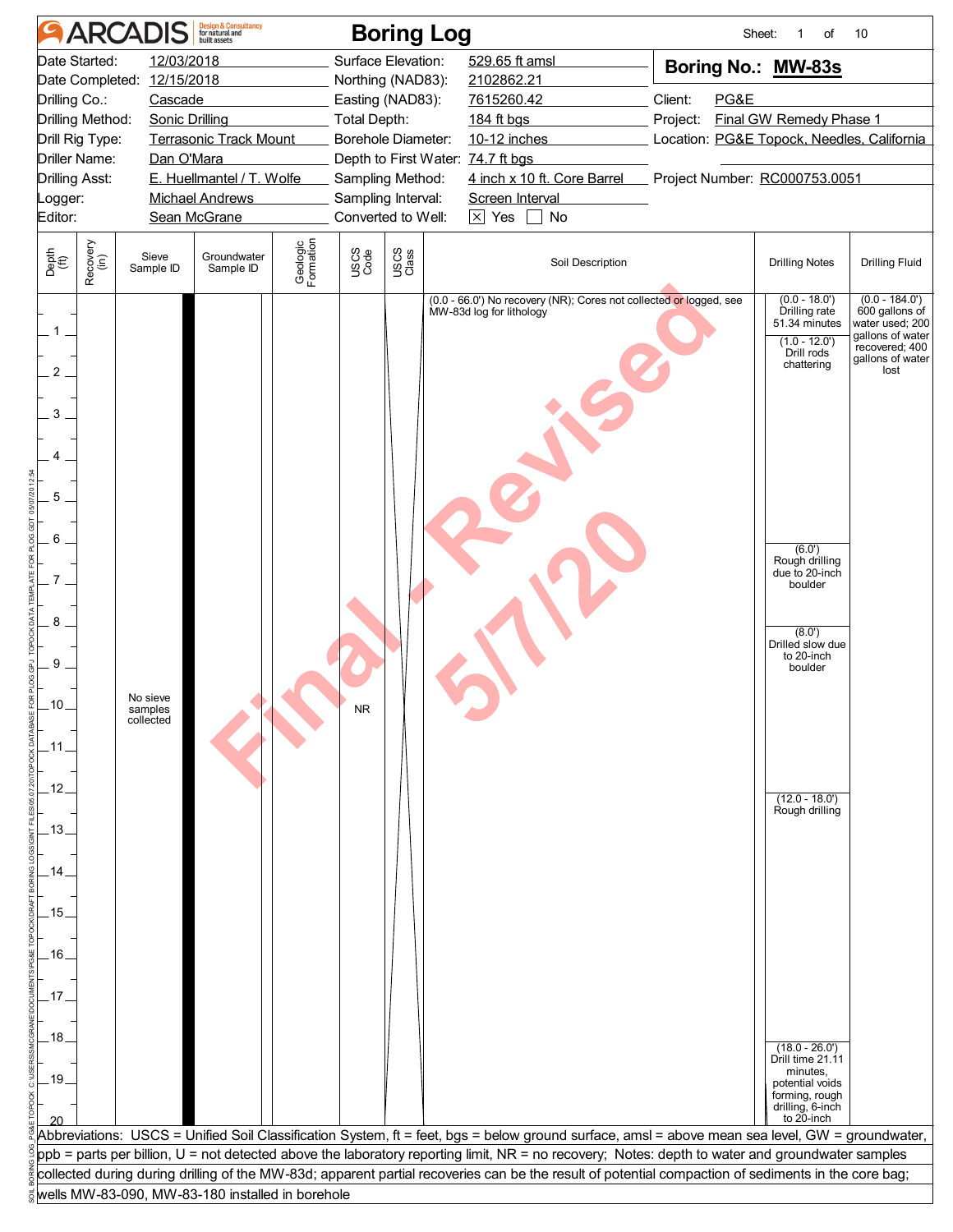|                                             | <b>ARCADIS</b>                                      | <b>Design &amp; Consultancy</b><br>for natural and                  |                       |                     | <b>Boring Log</b>                                            |                                                                                                                                                         |                                                        | Sheet:<br>2<br>of                               | 10                    |
|---------------------------------------------|-----------------------------------------------------|---------------------------------------------------------------------|-----------------------|---------------------|--------------------------------------------------------------|---------------------------------------------------------------------------------------------------------------------------------------------------------|--------------------------------------------------------|-------------------------------------------------|-----------------------|
| Date Started:<br>Drilling Co.:              | 12/03/2018<br>Date Completed: 12/15/2018<br>Cascade |                                                                     |                       |                     | Surface Elevation:<br>Northing (NAD83):<br>Easting (NAD83):  | 529.65 ft amsl<br>2102862.21<br>7615260.42                                                                                                              | Client:<br>PG&E                                        | Boring No.: MW-83s                              |                       |
| Drilling Method:<br>Drill Rig Type:         | <b>Sonic Drilling</b>                               | <b>Terrasonic Track Mount</b>                                       |                       | <b>Total Depth:</b> | Borehole Diameter:                                           | 184 ft bgs<br>10-12 inches                                                                                                                              | Project:<br>Location: PG&E Topock, Needles, California | Final GW Remedy Phase 1                         |                       |
| <b>Driller Name:</b>                        | Dan O'Mara                                          |                                                                     |                       |                     | Depth to First Water: 74.7 ft bgs                            |                                                                                                                                                         |                                                        |                                                 |                       |
| <b>Drilling Asst:</b><br>Logger:<br>Editor: |                                                     | E. Huellmantel / T. Wolfe<br><b>Michael Andrews</b><br>Sean McGrane |                       |                     | Sampling Method:<br>Sampling Interval:<br>Converted to Well: | 4 inch x 10 ft. Core Barrel<br>Screen Interval<br>$\boxed{\times}$ Yes $\boxed{\phantom{1}}$ No                                                         | Project Number: RC000753.0051                          |                                                 |                       |
| Recovery<br>(in)<br>Depth<br>(ft)           | Sieve<br>Sample ID                                  | Groundwater<br>Sample ID                                            | Geologic<br>Formation | USCS<br>Code        | USCS<br>Class                                                | Soil Description                                                                                                                                        |                                                        | <b>Drilling Notes</b>                           | <b>Drilling Fluid</b> |
|                                             |                                                     |                                                                     |                       |                     |                                                              |                                                                                                                                                         |                                                        | boulder<br>recovered                            |                       |
| .21.                                        |                                                     |                                                                     |                       |                     |                                                              |                                                                                                                                                         |                                                        | (19.0)<br>Formation<br>collapsing               |                       |
| 22.<br>$23_{-}$                             |                                                     |                                                                     |                       |                     |                                                              |                                                                                                                                                         |                                                        |                                                 |                       |
| $24_{-}$                                    |                                                     |                                                                     |                       |                     |                                                              |                                                                                                                                                         |                                                        | (24.0')<br>Heavy rig<br>chatter                 |                       |
| 25.<br>26                                   |                                                     |                                                                     |                       |                     |                                                              |                                                                                                                                                         |                                                        |                                                 |                       |
| $27 -$                                      |                                                     |                                                                     |                       |                     |                                                              |                                                                                                                                                         |                                                        | $(26.0 - 36.0')$<br>Drill time 10.35<br>minutes |                       |
| $.28-$                                      |                                                     |                                                                     |                       |                     |                                                              |                                                                                                                                                         |                                                        | (28.0')<br>Voids forming                        |                       |
| 29.                                         |                                                     |                                                                     |                       |                     |                                                              |                                                                                                                                                         |                                                        |                                                 |                       |
| 30<br>$-31$                                 | No sieve<br>samples<br>collected                    |                                                                     |                       |                     |                                                              |                                                                                                                                                         |                                                        |                                                 |                       |
| 32.                                         |                                                     |                                                                     |                       |                     |                                                              |                                                                                                                                                         |                                                        | $(31.0 - 36.0')$<br>Rough drilling              |                       |
| .33.                                        |                                                     |                                                                     |                       |                     |                                                              |                                                                                                                                                         |                                                        |                                                 |                       |
| 34                                          |                                                     |                                                                     |                       |                     |                                                              |                                                                                                                                                         |                                                        |                                                 |                       |
| .35.                                        |                                                     |                                                                     |                       |                     |                                                              |                                                                                                                                                         |                                                        |                                                 |                       |
| .36.<br>37 <sub>1</sub>                     |                                                     |                                                                     |                       |                     |                                                              |                                                                                                                                                         |                                                        | $(36.0 - 56.0')$<br>Drill time 73.45<br>minutes |                       |
| $.38-$                                      |                                                     |                                                                     |                       |                     |                                                              |                                                                                                                                                         |                                                        | (37.0')<br>Rough drilling<br>$(38.0 - 40.0')$   |                       |
| .39.                                        |                                                     |                                                                     |                       |                     |                                                              |                                                                                                                                                         |                                                        | Rough drilling,<br>potential voids<br>forming   |                       |
|                                             |                                                     |                                                                     |                       |                     |                                                              | Abbreviations:  USCS = Unified Soil Classification System, ft = feet, bgs = below ground surface, amsl = above mean sea level, GW = groundwater,        |                                                        |                                                 |                       |
|                                             |                                                     |                                                                     |                       |                     |                                                              | ${\sf ppb}$ = parts per billion, U = not detected above the laboratory reporting limit, NR = no recovery; Notes: depth to water and groundwater samples |                                                        |                                                 |                       |
|                                             |                                                     |                                                                     |                       |                     |                                                              | collected during during drilling of the MW-83d; apparent partial recoveries can be the result of potential compaction of sediments in the core bag;     |                                                        |                                                 |                       |
|                                             | wells MW-83-090, MW-83-180 installed in borehole    |                                                                     |                       |                     |                                                              |                                                                                                                                                         |                                                        |                                                 |                       |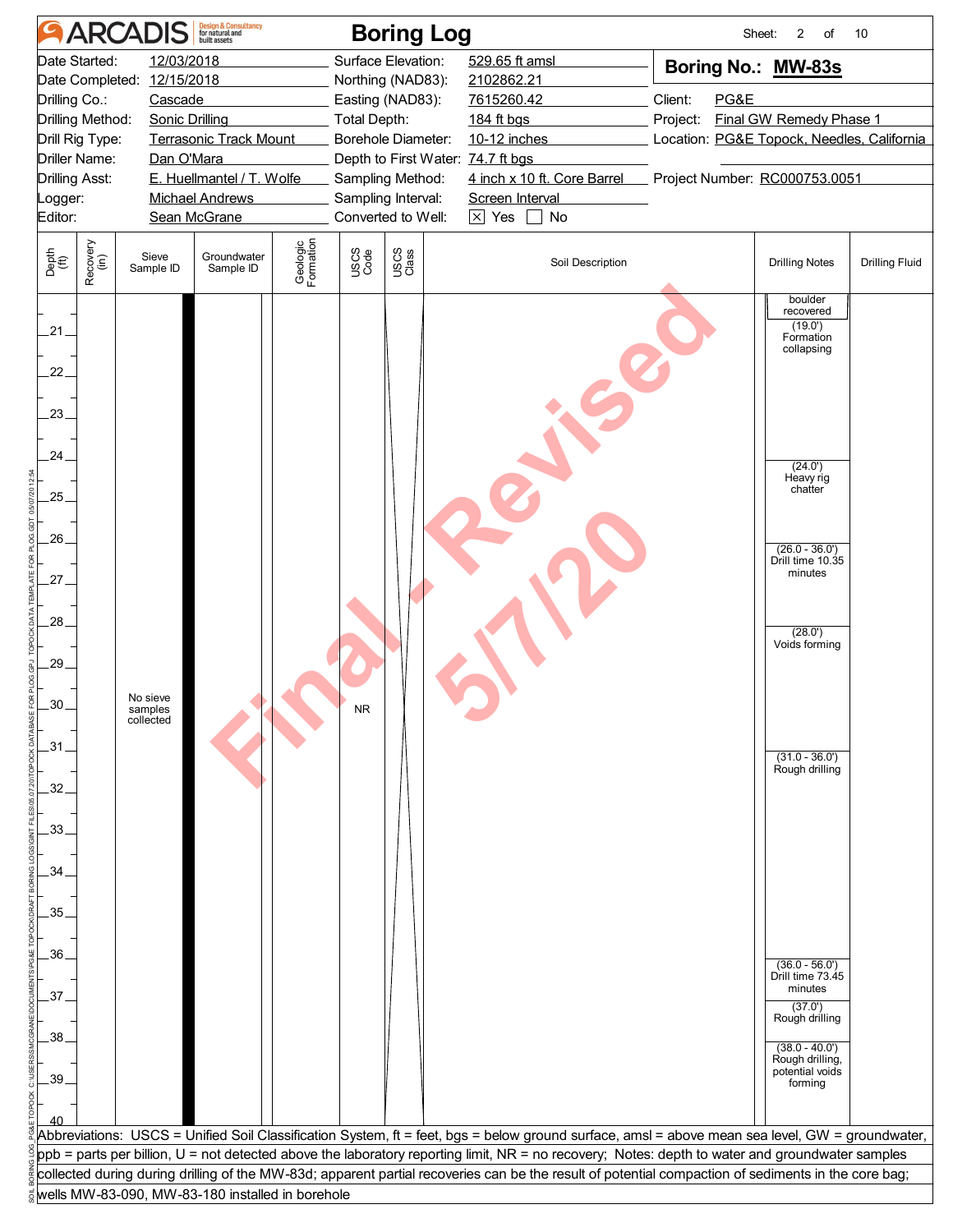| <b>Design &amp; Consultancy</b><br>for natural and<br><b>ARCADIS</b>                                                                                                                                                                                                        | <b>Boring Log</b>                                                                                                                                                 |                                                                                                         | Sheet:<br>3<br>of<br>10                                                                                                                                                                                                            |
|-----------------------------------------------------------------------------------------------------------------------------------------------------------------------------------------------------------------------------------------------------------------------------|-------------------------------------------------------------------------------------------------------------------------------------------------------------------|---------------------------------------------------------------------------------------------------------|------------------------------------------------------------------------------------------------------------------------------------------------------------------------------------------------------------------------------------|
| Date Started:<br>12/03/2018<br>Date Completed: 12/15/2018<br>Drilling Co.:<br>Cascade<br>Drilling Method:<br><b>Sonic Drilling</b><br>Drill Rig Type:<br><b>Terrasonic Track Mount</b><br>Dan O'Mara<br><b>Driller Name:</b><br>E. Huellmantel / T. Wolfe<br>Drilling Asst: | Surface Elevation:<br>Northing (NAD83):<br>Easting (NAD83):<br><b>Total Depth:</b><br>Borehole Diameter:<br>Depth to First Water: 74.7 ft bgs<br>Sampling Method: | 529.65 ft amsl<br>2102862.21<br>7615260.42<br>184 ft bgs<br>10-12 inches<br>4 inch x 10 ft. Core Barrel | Boring No.: MW-83s<br>Client:<br>PG&E<br><b>Final GW Remedy Phase 1</b><br>Project:<br>Location: PG&E Topock, Needles, California<br>Project Number: RC000753.0051                                                                 |
| <b>Michael Andrews</b><br>Logger:<br>Sean McGrane<br>Editor:                                                                                                                                                                                                                | Sampling Interval:<br>Converted to Well:                                                                                                                          | Screen Interval<br>$\times$ Yes<br>$\Box$ No                                                            |                                                                                                                                                                                                                                    |
| Recovery<br>(in)<br>Depth<br>(ft)<br>Groundwater<br>Sieve<br>Sample ID<br>Sample ID                                                                                                                                                                                         | Geologic<br>Formation<br>USCS<br>Code<br>USCS<br>Class                                                                                                            | Soil Description                                                                                        | <b>Drilling Notes</b><br><b>Drilling Fluid</b>                                                                                                                                                                                     |
| $-41$<br>.42.<br>.43<br>.44<br>45.<br>.46.<br>47<br>.48.<br>.49.<br>No sieve<br>50<br>samples<br>collected<br>$-51$<br>.52.<br>.53.<br>.54<br>55<br>.56.<br>.57.<br>.58<br>.59.                                                                                             |                                                                                                                                                                   |                                                                                                         | $(43.0')$<br>Rough drilling<br>$(56.0 - 66.0')$<br>Drill time 17.05<br>minutes<br>Abbreviations:  USCS = Unified Soil Classification System, ft = feet, bgs = below ground surface, amsl = above mean sea level, GW = groundwater, |
|                                                                                                                                                                                                                                                                             |                                                                                                                                                                   |                                                                                                         | ${\sf ppb}$ = parts per billion, U = not detected above the laboratory reporting limit, NR = no recovery; Notes: depth to water and groundwater samples                                                                            |
| wells MW-83-090, MW-83-180 installed in borehole                                                                                                                                                                                                                            |                                                                                                                                                                   |                                                                                                         | collected during during drilling of the MW-83d; apparent partial recoveries can be the result of potential compaction of sediments in the core bag;                                                                                |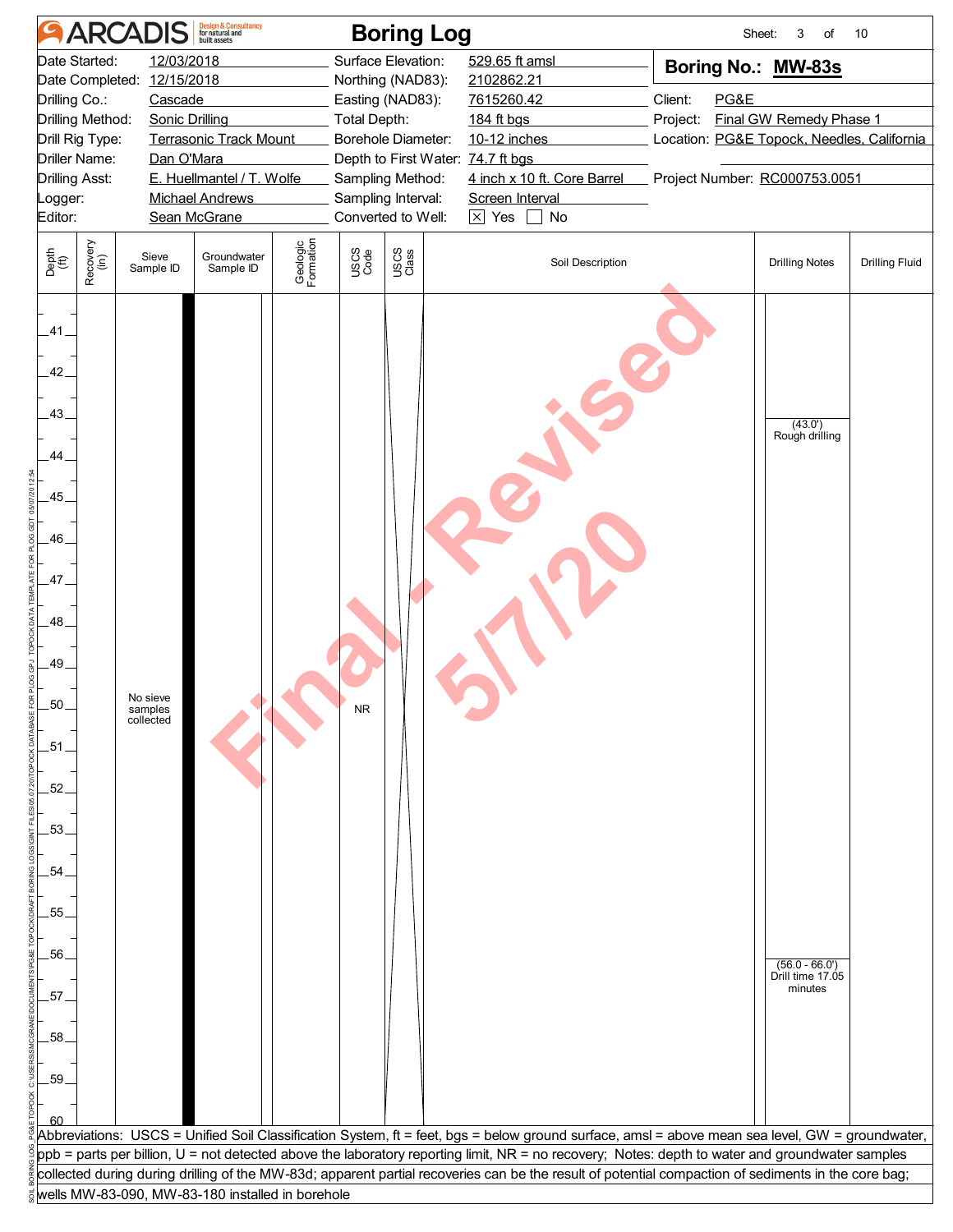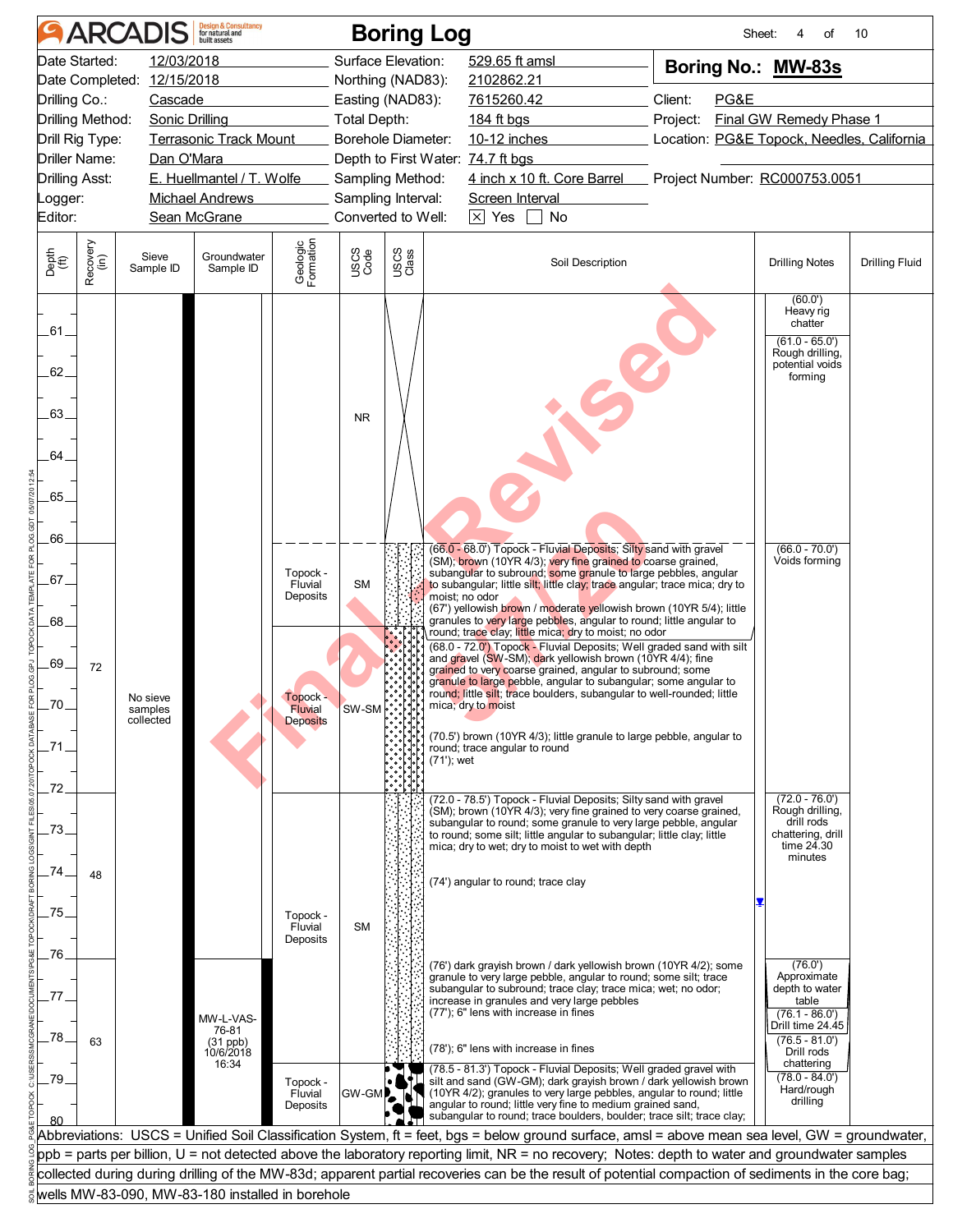| 12/03/2018<br>Surface Elevation:<br>529.65 ft amsl<br>Date Started:<br>Boring No.: MW-83s<br>Date Completed: 12/15/2018<br>Northing (NAD83):<br>2102862.21<br>Drilling Co.:<br>7615260.42<br>Client:<br>PG&E<br>Cascade<br>Easting (NAD83):<br><b>Final GW Remedy Phase 1</b><br>Drilling Method:<br>Sonic Drilling<br>Total Depth:<br>184 ft bgs<br>Project:<br>Drill Rig Type:<br><b>Terrasonic Track Mount</b><br>Borehole Diameter:<br>10-12 inches<br>Location: PG&E Topock, Needles, California<br><b>Driller Name:</b><br>Dan O'Mara<br>Depth to First Water: 74.7 ft bgs<br>E. Huellmantel / T. Wolfe<br>4 inch x 10 ft. Core Barrel Project Number: RC000753.0051<br><b>Drilling Asst:</b><br>Sampling Method:<br>Sampling Interval:<br><b>Michael Andrews</b><br>Screen Interval<br>Logger:<br>$\boxed{\times}$ Yes $\boxed{\phantom{1}}$ No<br>Sean McGrane<br>Converted to Well:<br>Geologic<br>Formation<br>Recovery<br>(in)<br>USCS<br>Code<br>USCS<br>Class<br>Groundwater<br>Sieve<br>Soil Description<br><b>Drilling Notes</b><br><b>Drilling Fluid</b><br>Sample ID<br>Sample ID<br>wet; no odor<br>Topock -<br>GW-GM<br>Fluvial<br>Deposits<br>$(81.3 - 86.0)$ No recovery (NR); See drilling notes<br>(81.3')<br>Boulder at<br>jammed up<br>core barrel<br>resulting in no<br>recovery.<br>63<br><b>NR</b><br>(86.0 - 94.5') Topock - Alluvium Deposits; Sandy silt with gravel<br>$(86.0 - 96.0')$<br>Soft drilling,<br>(SM); (7.5R 4/3); very fine grained to very coarse grained,<br>drill time 21.30<br>subangular to round; some silt; little granule to very large pebble,<br>angular to subangular; trace clay; wet<br>minutes, and<br>core very wet.<br>No sieve<br><b>Topock</b><br>samples<br><b>SM</b><br>Alluvium<br>collected<br><b>Deposits</b><br>108<br>(94.5 - 96.0') Topock - Alluvium Deposits; Silty sand (SM); brown<br>(7.5YR 4/3); very fine grained to coarse grained, angular to<br>Topock -<br>subround; and silt; little clay; trace granules to large pebbles,<br><b>SM</b><br>Alluvium<br>subangular to round; trace angular to subangular; little mica; wet;<br>Deposits<br>no odor<br>(96.0 - 156.0') (NR); Cores not collected or logged, see MW-83d<br>$(96.0 - 106.0')$<br>Drill time 15.01<br>log for lithology<br>minutes and<br>drill rods<br>chattering 96 to<br>101 ft. bgs.<br><b>NR</b><br>Abbreviations:  USCS = Unified Soil Classification System, ft = feet, bgs = below ground surface, amsl = above mean sea level, GW = groundwater,<br>ppb = parts per billion, U = not detected above the laboratory reporting limit, NR = no recovery; Notes: depth to water and groundwater samples<br>collected during during drilling of the MW-83d; apparent partial recoveries can be the result of potential compaction of sediments in the core bag;<br>wells MW-83-090, MW-83-180 installed in borehole |                                           | <b>ARCADIS</b> | <b>Design &amp; Consultancy</b><br>for natural and |  | <b>Boring Log</b> |  | Sheet:<br>5<br>οf | 10 |
|------------------------------------------------------------------------------------------------------------------------------------------------------------------------------------------------------------------------------------------------------------------------------------------------------------------------------------------------------------------------------------------------------------------------------------------------------------------------------------------------------------------------------------------------------------------------------------------------------------------------------------------------------------------------------------------------------------------------------------------------------------------------------------------------------------------------------------------------------------------------------------------------------------------------------------------------------------------------------------------------------------------------------------------------------------------------------------------------------------------------------------------------------------------------------------------------------------------------------------------------------------------------------------------------------------------------------------------------------------------------------------------------------------------------------------------------------------------------------------------------------------------------------------------------------------------------------------------------------------------------------------------------------------------------------------------------------------------------------------------------------------------------------------------------------------------------------------------------------------------------------------------------------------------------------------------------------------------------------------------------------------------------------------------------------------------------------------------------------------------------------------------------------------------------------------------------------------------------------------------------------------------------------------------------------------------------------------------------------------------------------------------------------------------------------------------------------------------------------------------------------------------------------------------------------------------------------------------------------------------------------------------------------------------------------------------------------------------------------------------------------------------------------------------------------------------------------------------------------------------------|-------------------------------------------|----------------|----------------------------------------------------|--|-------------------|--|-------------------|----|
|                                                                                                                                                                                                                                                                                                                                                                                                                                                                                                                                                                                                                                                                                                                                                                                                                                                                                                                                                                                                                                                                                                                                                                                                                                                                                                                                                                                                                                                                                                                                                                                                                                                                                                                                                                                                                                                                                                                                                                                                                                                                                                                                                                                                                                                                                                                                                                                                                                                                                                                                                                                                                                                                                                                                                                                                                                                                        |                                           |                |                                                    |  |                   |  |                   |    |
|                                                                                                                                                                                                                                                                                                                                                                                                                                                                                                                                                                                                                                                                                                                                                                                                                                                                                                                                                                                                                                                                                                                                                                                                                                                                                                                                                                                                                                                                                                                                                                                                                                                                                                                                                                                                                                                                                                                                                                                                                                                                                                                                                                                                                                                                                                                                                                                                                                                                                                                                                                                                                                                                                                                                                                                                                                                                        |                                           |                |                                                    |  |                   |  |                   |    |
|                                                                                                                                                                                                                                                                                                                                                                                                                                                                                                                                                                                                                                                                                                                                                                                                                                                                                                                                                                                                                                                                                                                                                                                                                                                                                                                                                                                                                                                                                                                                                                                                                                                                                                                                                                                                                                                                                                                                                                                                                                                                                                                                                                                                                                                                                                                                                                                                                                                                                                                                                                                                                                                                                                                                                                                                                                                                        | Editor:                                   |                |                                                    |  |                   |  |                   |    |
|                                                                                                                                                                                                                                                                                                                                                                                                                                                                                                                                                                                                                                                                                                                                                                                                                                                                                                                                                                                                                                                                                                                                                                                                                                                                                                                                                                                                                                                                                                                                                                                                                                                                                                                                                                                                                                                                                                                                                                                                                                                                                                                                                                                                                                                                                                                                                                                                                                                                                                                                                                                                                                                                                                                                                                                                                                                                        | Depth<br>(ft)                             |                |                                                    |  |                   |  |                   |    |
|                                                                                                                                                                                                                                                                                                                                                                                                                                                                                                                                                                                                                                                                                                                                                                                                                                                                                                                                                                                                                                                                                                                                                                                                                                                                                                                                                                                                                                                                                                                                                                                                                                                                                                                                                                                                                                                                                                                                                                                                                                                                                                                                                                                                                                                                                                                                                                                                                                                                                                                                                                                                                                                                                                                                                                                                                                                                        | .81.                                      |                |                                                    |  |                   |  |                   |    |
|                                                                                                                                                                                                                                                                                                                                                                                                                                                                                                                                                                                                                                                                                                                                                                                                                                                                                                                                                                                                                                                                                                                                                                                                                                                                                                                                                                                                                                                                                                                                                                                                                                                                                                                                                                                                                                                                                                                                                                                                                                                                                                                                                                                                                                                                                                                                                                                                                                                                                                                                                                                                                                                                                                                                                                                                                                                                        | $.82 -$<br>$83_{-}$<br>84<br>.85.         |                |                                                    |  |                   |  |                   |    |
|                                                                                                                                                                                                                                                                                                                                                                                                                                                                                                                                                                                                                                                                                                                                                                                                                                                                                                                                                                                                                                                                                                                                                                                                                                                                                                                                                                                                                                                                                                                                                                                                                                                                                                                                                                                                                                                                                                                                                                                                                                                                                                                                                                                                                                                                                                                                                                                                                                                                                                                                                                                                                                                                                                                                                                                                                                                                        | .86                                       |                |                                                    |  |                   |  |                   |    |
|                                                                                                                                                                                                                                                                                                                                                                                                                                                                                                                                                                                                                                                                                                                                                                                                                                                                                                                                                                                                                                                                                                                                                                                                                                                                                                                                                                                                                                                                                                                                                                                                                                                                                                                                                                                                                                                                                                                                                                                                                                                                                                                                                                                                                                                                                                                                                                                                                                                                                                                                                                                                                                                                                                                                                                                                                                                                        | .87<br>.88.<br>.89.<br>90<br>.91.<br>.92. |                |                                                    |  |                   |  |                   |    |
|                                                                                                                                                                                                                                                                                                                                                                                                                                                                                                                                                                                                                                                                                                                                                                                                                                                                                                                                                                                                                                                                                                                                                                                                                                                                                                                                                                                                                                                                                                                                                                                                                                                                                                                                                                                                                                                                                                                                                                                                                                                                                                                                                                                                                                                                                                                                                                                                                                                                                                                                                                                                                                                                                                                                                                                                                                                                        | .93.<br>94<br>95                          |                |                                                    |  |                   |  |                   |    |
|                                                                                                                                                                                                                                                                                                                                                                                                                                                                                                                                                                                                                                                                                                                                                                                                                                                                                                                                                                                                                                                                                                                                                                                                                                                                                                                                                                                                                                                                                                                                                                                                                                                                                                                                                                                                                                                                                                                                                                                                                                                                                                                                                                                                                                                                                                                                                                                                                                                                                                                                                                                                                                                                                                                                                                                                                                                                        | .96<br>97                                 |                |                                                    |  |                   |  |                   |    |
|                                                                                                                                                                                                                                                                                                                                                                                                                                                                                                                                                                                                                                                                                                                                                                                                                                                                                                                                                                                                                                                                                                                                                                                                                                                                                                                                                                                                                                                                                                                                                                                                                                                                                                                                                                                                                                                                                                                                                                                                                                                                                                                                                                                                                                                                                                                                                                                                                                                                                                                                                                                                                                                                                                                                                                                                                                                                        | .98<br>.99                                |                |                                                    |  |                   |  |                   |    |
|                                                                                                                                                                                                                                                                                                                                                                                                                                                                                                                                                                                                                                                                                                                                                                                                                                                                                                                                                                                                                                                                                                                                                                                                                                                                                                                                                                                                                                                                                                                                                                                                                                                                                                                                                                                                                                                                                                                                                                                                                                                                                                                                                                                                                                                                                                                                                                                                                                                                                                                                                                                                                                                                                                                                                                                                                                                                        | 100                                       |                |                                                    |  |                   |  |                   |    |
|                                                                                                                                                                                                                                                                                                                                                                                                                                                                                                                                                                                                                                                                                                                                                                                                                                                                                                                                                                                                                                                                                                                                                                                                                                                                                                                                                                                                                                                                                                                                                                                                                                                                                                                                                                                                                                                                                                                                                                                                                                                                                                                                                                                                                                                                                                                                                                                                                                                                                                                                                                                                                                                                                                                                                                                                                                                                        |                                           |                |                                                    |  |                   |  |                   |    |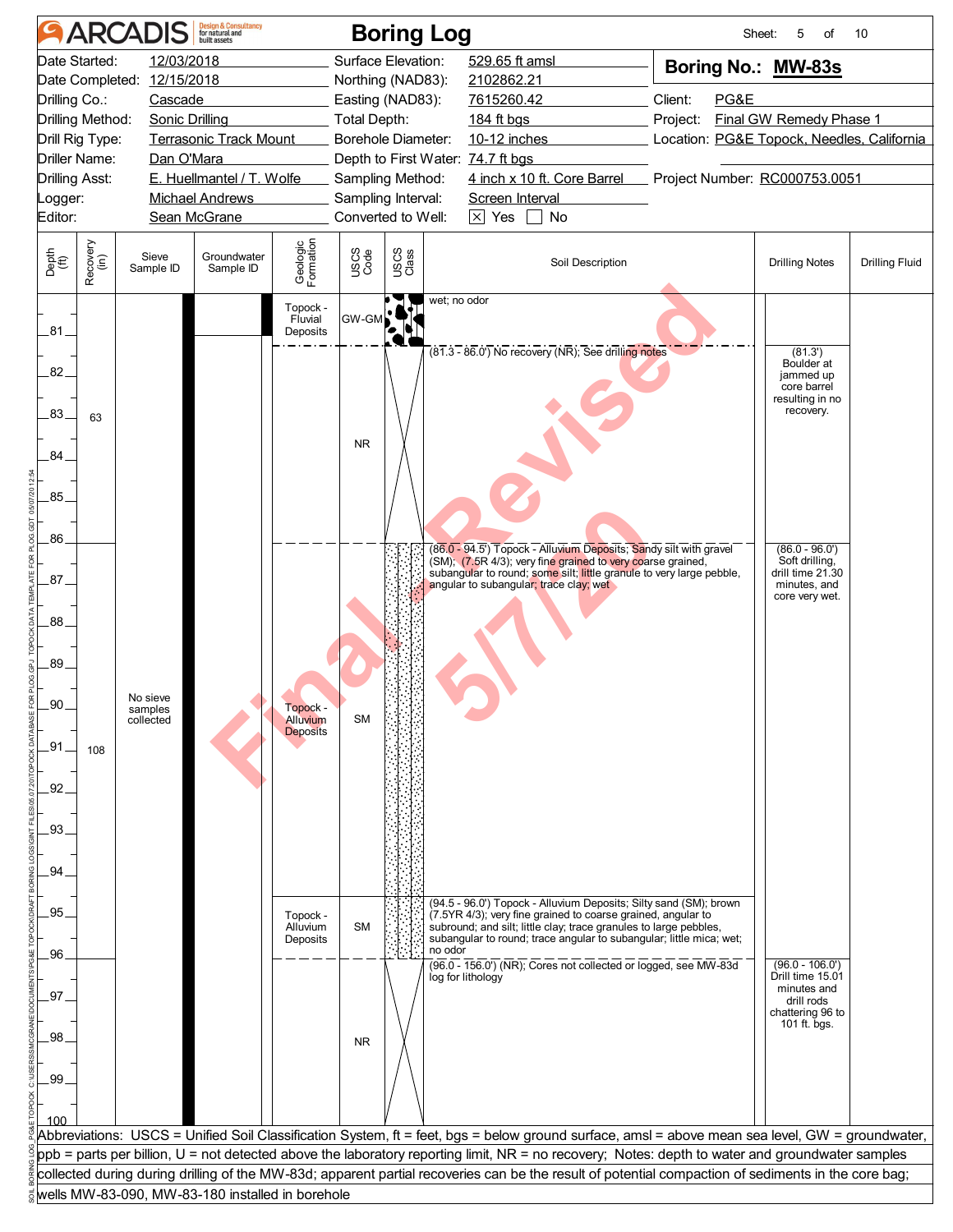| <b>ARCADIS</b>                                                                                                                                                                        | <b>Design &amp; Consultancy</b><br>for natural and                                                                                                 | <b>Boring Log</b>                                                                                                                                                                                             |                                                                                                                                                                                                                                                                                                                                                                                                                                                           | Sheet:                                                                                                                                                      | 6<br>of                                                                                                       | 10                    |
|---------------------------------------------------------------------------------------------------------------------------------------------------------------------------------------|----------------------------------------------------------------------------------------------------------------------------------------------------|---------------------------------------------------------------------------------------------------------------------------------------------------------------------------------------------------------------|-----------------------------------------------------------------------------------------------------------------------------------------------------------------------------------------------------------------------------------------------------------------------------------------------------------------------------------------------------------------------------------------------------------------------------------------------------------|-------------------------------------------------------------------------------------------------------------------------------------------------------------|---------------------------------------------------------------------------------------------------------------|-----------------------|
| Date Started:<br>Date Completed: 12/15/2018<br>Drilling Co.:<br>Cascade<br>Drilling Method:<br>Drill Rig Type:<br><b>Driller Name:</b><br><b>Drilling Asst:</b><br>Logger:<br>Editor: | 12/03/2018<br>Sonic Drilling<br><b>Terrasonic Track Mount</b><br>Dan O'Mara<br>E. Huellmantel / T. Wolfe<br><b>Michael Andrews</b><br>Sean McGrane | Surface Elevation:<br>Northing (NAD83):<br>Easting (NAD83):<br><b>Total Depth:</b><br>Borehole Diameter:<br>Depth to First Water: 74.7 ft bgs<br>Sampling Method:<br>Sampling Interval:<br>Converted to Well: | 529.65 ft amsl<br>2102862.21<br>7615260.42<br>184 ft bgs<br>10-12 inches<br>4 inch x 10 ft. Core Barrel<br>Screen Interval<br>$\boxtimes$ Yes<br>$\Box$ No                                                                                                                                                                                                                                                                                                | Boring No.: MW-83s<br>Client:<br>PG&E<br>Final GW Remedy Phase 1<br>Project:<br>Location: PG&E Topock, Needles, California<br>Project Number: RC000753.0051 |                                                                                                               |                       |
| Recovery<br>(in)<br>Depth<br>(ft)<br>Sieve<br>Sample ID                                                                                                                               | Geologic<br>Formation<br>Groundwater<br>Sample ID                                                                                                  | USCS<br>Code<br>USCS<br>Class                                                                                                                                                                                 | Soil Description                                                                                                                                                                                                                                                                                                                                                                                                                                          |                                                                                                                                                             | <b>Drilling Notes</b>                                                                                         | <b>Drilling Fluid</b> |
| $-101$<br>102<br>103<br>104<br>105<br>106<br>107                                                                                                                                      |                                                                                                                                                    |                                                                                                                                                                                                               |                                                                                                                                                                                                                                                                                                                                                                                                                                                           |                                                                                                                                                             | $(102.0 - 106.0)$<br>Soft Drilling<br>$(106.0 - 126.0')$<br>Soft drilling and<br>drill time 20.15<br>minutes. |                       |
| 108<br>109<br>No sieve<br>110<br>samples<br>collected<br>$\_111$<br>$-112$                                                                                                            | MW-L-VAS-<br>106-111<br>$(0.84$ ppb)<br>$10/9/2018$<br>11:46                                                                                       |                                                                                                                                                                                                               |                                                                                                                                                                                                                                                                                                                                                                                                                                                           |                                                                                                                                                             |                                                                                                               |                       |
| _113_<br>$114$<br>$\_115$<br>$\frac{116}{1}$                                                                                                                                          |                                                                                                                                                    |                                                                                                                                                                                                               |                                                                                                                                                                                                                                                                                                                                                                                                                                                           |                                                                                                                                                             |                                                                                                               |                       |
| 117<br>$118$<br>$-119$                                                                                                                                                                |                                                                                                                                                    |                                                                                                                                                                                                               |                                                                                                                                                                                                                                                                                                                                                                                                                                                           |                                                                                                                                                             |                                                                                                               |                       |
| 120                                                                                                                                                                                   | wells MW-83-090, MW-83-180 installed in borehole                                                                                                   |                                                                                                                                                                                                               | Abbreviations: USCS = Unified Soil Classification System, ft = feet, bgs = below ground surface, amsl = above mean sea level, GW = groundwater,<br>ppb = parts per billion, U = not detected above the laboratory reporting limit, NR = no recovery; Notes: depth to water and groundwater samples<br>collected during during drilling of the MW-83d; apparent partial recoveries can be the result of potential compaction of sediments in the core bag; |                                                                                                                                                             |                                                                                                               |                       |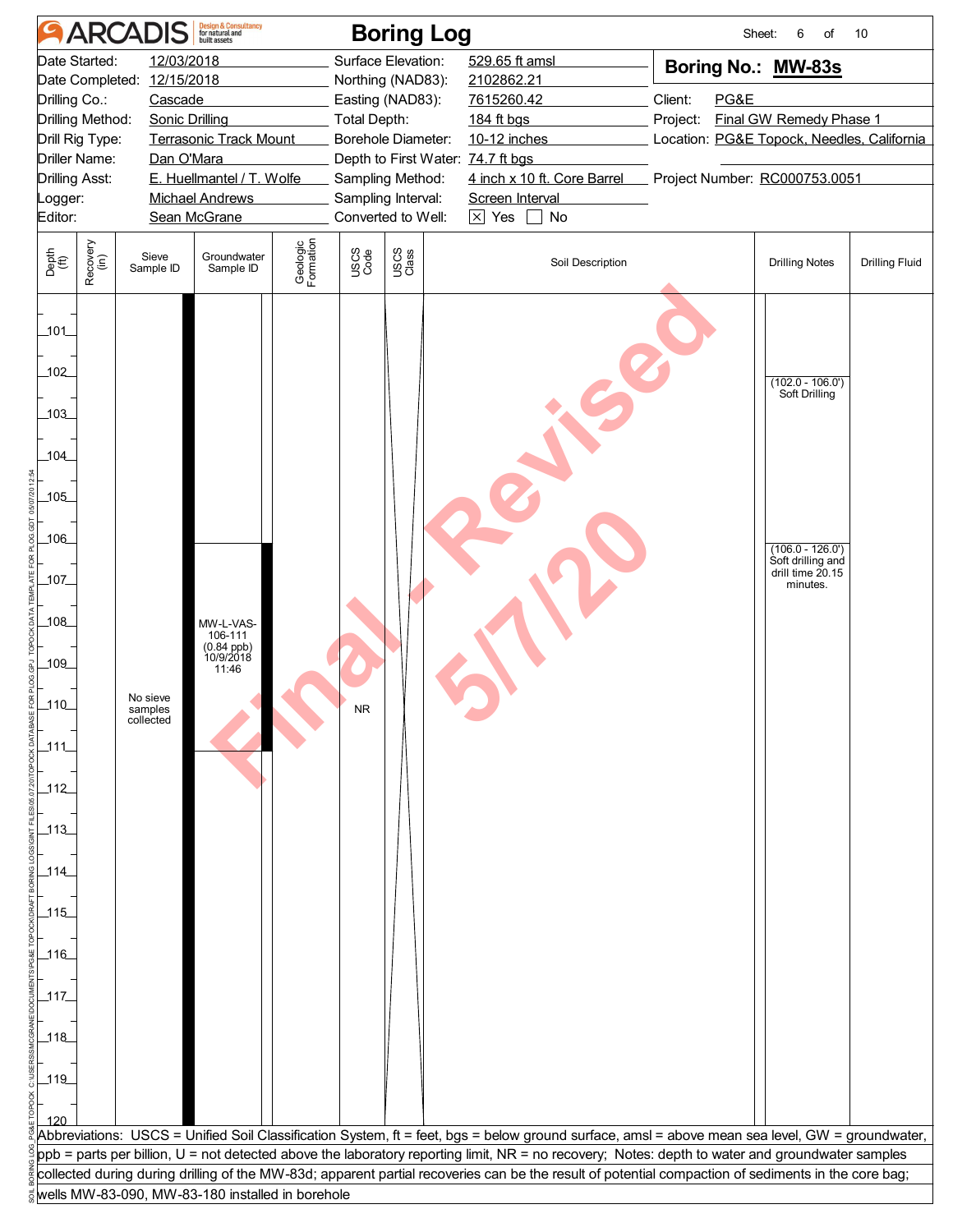|                                                                                                                                                                                                                                                                                                                                                    | <b>ARCADIS</b>                                   | <b>Design &amp; Consultancy</b><br>for natural and | <b>Boring Log</b>                                                                                                                                                        |                                                                                                                                                                                              |                                                                                                                                                             | Sheet:<br>7<br>of                                                       | 10                    |  |
|----------------------------------------------------------------------------------------------------------------------------------------------------------------------------------------------------------------------------------------------------------------------------------------------------------------------------------------------------|--------------------------------------------------|----------------------------------------------------|--------------------------------------------------------------------------------------------------------------------------------------------------------------------------|----------------------------------------------------------------------------------------------------------------------------------------------------------------------------------------------|-------------------------------------------------------------------------------------------------------------------------------------------------------------|-------------------------------------------------------------------------|-----------------------|--|
| Date Started:<br>12/03/2018<br>Date Completed: 12/15/2018<br>Drilling Co.:<br>Cascade<br>Drilling Method:<br><b>Sonic Drilling</b><br>Drill Rig Type:<br><b>Terrasonic Track Mount</b><br>Dan O'Mara<br><b>Driller Name:</b><br>E. Huellmantel / T. Wolfe<br><b>Drilling Asst:</b><br><b>Michael Andrews</b><br>Logger:<br>Sean McGrane<br>Editor: |                                                  |                                                    | Surface Elevation:<br>Northing (NAD83):<br>Easting (NAD83):<br><b>Total Depth:</b><br>Borehole Diameter:<br>Sampling Method:<br>Sampling Interval:<br>Converted to Well: | 529.65 ft amsl<br>2102862.21<br>7615260.42<br>184 ft bgs<br>10-12 inches<br>Depth to First Water: 74.7 ft bgs<br>4 inch x 10 ft. Core Barrel<br>Screen Interval<br>$\times$ Yes<br>$\Box$ No | Boring No.: MW-83s<br>Client:<br>PG&E<br>Final GW Remedy Phase 1<br>Project:<br>Location: PG&E Topock, Needles, California<br>Project Number: RC000753.0051 |                                                                         |                       |  |
| Recovery<br>(in)<br>Depth<br>(ft)                                                                                                                                                                                                                                                                                                                  | Sieve<br>Sample ID                               | Geologic<br>Formation<br>Groundwater<br>Sample ID  | USCS<br>Code<br>USCS<br>Class                                                                                                                                            | Soil Description                                                                                                                                                                             |                                                                                                                                                             | <b>Drilling Notes</b>                                                   | <b>Drilling Fluid</b> |  |
| 121<br>122<br>123<br>124<br>125<br>126<br>127<br>128<br>129<br>130<br>_131_<br>132<br>133<br>$134$<br>135<br>$136$<br>$\frac{137}{2}$<br>$138$<br>$-139$<br>140                                                                                                                                                                                    | No sieve<br>samples<br>collected                 |                                                    |                                                                                                                                                                          | Abbreviations: USCS = Unified Soil Classification System, ft = feet, bgs = below ground surface, amsl = above mean sea level, GW = groundwater,                                              |                                                                                                                                                             | $(126.0 - 146.0')$<br>Soft drilling and<br>drill time 26.30<br>minutes. |                       |  |
|                                                                                                                                                                                                                                                                                                                                                    |                                                  |                                                    |                                                                                                                                                                          | ${\sf ppb}$ = parts per billion, U = not detected above the laboratory reporting limit, NR = no recovery; Notes: depth to water and groundwater samples                                      |                                                                                                                                                             |                                                                         |                       |  |
|                                                                                                                                                                                                                                                                                                                                                    | wells MW-83-090, MW-83-180 installed in borehole |                                                    |                                                                                                                                                                          | collected during during drilling of the MW-83d; apparent partial recoveries can be the result of potential compaction of sediments in the core bag;                                          |                                                                                                                                                             |                                                                         |                       |  |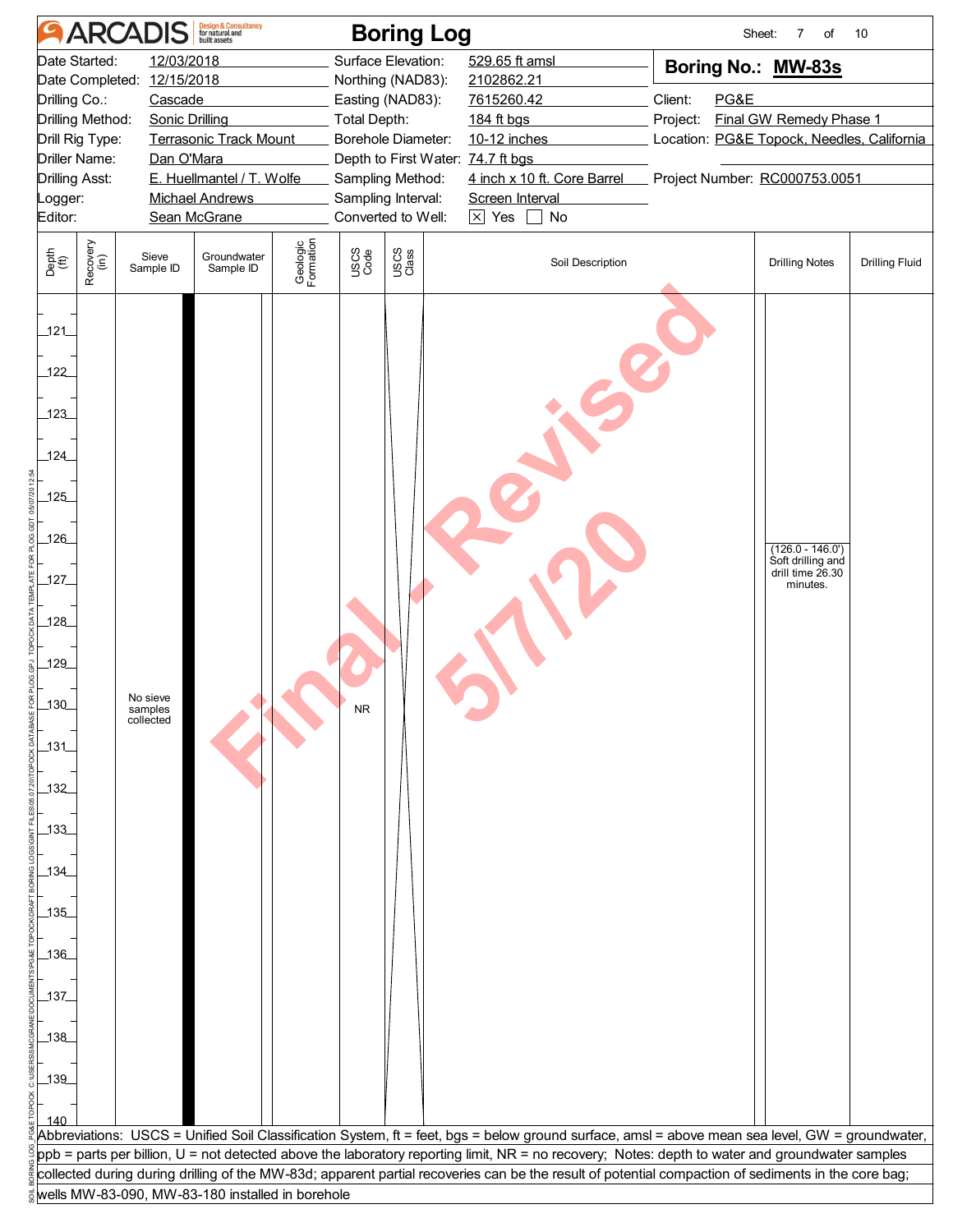|                                              |                      | <b>ARCADIS</b>                        | <b>Design &amp; Consultancy</b><br>for natural and        |                       |                     | <b>Boring Log</b>                     |                                                                                                                                                     |          | Sheet: | 8<br>of                                                          | 10                    |
|----------------------------------------------|----------------------|---------------------------------------|-----------------------------------------------------------|-----------------------|---------------------|---------------------------------------|-----------------------------------------------------------------------------------------------------------------------------------------------------|----------|--------|------------------------------------------------------------------|-----------------------|
|                                              | Date Started:        | 12/03/2018                            |                                                           |                       |                     | Surface Elevation:                    | 529.65 ft amsl                                                                                                                                      |          |        | Boring No.: MW-83s                                               |                       |
| Drilling Co.:                                |                      | Date Completed: 12/15/2018<br>Cascade |                                                           |                       |                     | Northing (NAD83):<br>Easting (NAD83): | 2102862.21<br>7615260.42                                                                                                                            | Client:  | PG&E   |                                                                  |                       |
|                                              | Drilling Method:     | Sonic Drilling                        |                                                           |                       | <b>Total Depth:</b> |                                       | 184 ft bgs                                                                                                                                          | Project: |        | <b>Final GW Remedy Phase 1</b>                                   |                       |
|                                              | Drill Rig Type:      |                                       | <b>Terrasonic Track Mount</b>                             |                       |                     | Borehole Diameter:                    | 10-12 inches                                                                                                                                        |          |        | Location: PG&E Topock, Needles, California                       |                       |
|                                              | <b>Driller Name:</b> | Dan O'Mara                            |                                                           |                       |                     | Depth to First Water: 74.7 ft bgs     |                                                                                                                                                     |          |        |                                                                  |                       |
| <b>Drilling Asst:</b>                        |                      |                                       | E. Huellmantel / T. Wolfe                                 |                       |                     | Sampling Method:                      | 4 inch x 10 ft. Core Barrel                                                                                                                         |          |        | Project Number: RC000753.0051                                    |                       |
| Logger:                                      |                      |                                       | <b>Michael Andrews</b>                                    |                       |                     | Sampling Interval:                    | Screen Interval                                                                                                                                     |          |        |                                                                  |                       |
| Editor:                                      |                      |                                       | Sean McGrane                                              |                       |                     | Converted to Well:                    | $\boxed{\times}$ Yes<br>$\Box$ No                                                                                                                   |          |        |                                                                  |                       |
| Depth<br>$\overset{\text{fft}}{(\text{ft})}$ | Recovery<br>(in)     | Sieve<br>Sample ID                    | Groundwater<br>Sample ID                                  | Geologic<br>Formation | USCS<br>Code        | USCS<br>Class                         | Soil Description                                                                                                                                    |          |        | <b>Drilling Notes</b>                                            | <b>Drilling Fluid</b> |
| _141_                                        |                      |                                       |                                                           |                       |                     |                                       |                                                                                                                                                     |          |        |                                                                  |                       |
| 142                                          |                      |                                       |                                                           |                       |                     |                                       |                                                                                                                                                     |          |        |                                                                  |                       |
| 143<br>144                                   |                      |                                       | MW-L-VAS-<br>141-146<br>$(<0.033$ U<br>ppb)<br>10/10/2018 |                       |                     |                                       |                                                                                                                                                     |          |        |                                                                  |                       |
| 145                                          |                      |                                       | 14:58                                                     |                       |                     |                                       |                                                                                                                                                     |          |        |                                                                  |                       |
| _146_                                        |                      |                                       |                                                           |                       |                     |                                       |                                                                                                                                                     |          |        | $(146.0 - 156.0')$                                               |                       |
| $147$                                        |                      |                                       |                                                           |                       |                     |                                       |                                                                                                                                                     |          |        | Drill rods<br>chattering and<br>drill time 15.05<br>minutes with |                       |
| $148$                                        |                      |                                       |                                                           |                       | N <sub>R</sub>      |                                       |                                                                                                                                                     |          |        | core barrel.<br>Drill time with<br>10-casing 30.20<br>minutes.   |                       |
| 149                                          |                      |                                       |                                                           |                       |                     |                                       |                                                                                                                                                     |          |        |                                                                  |                       |
| 150                                          |                      | No sieve<br>samples<br>collected      |                                                           |                       |                     |                                       |                                                                                                                                                     |          |        |                                                                  |                       |
|                                              |                      |                                       |                                                           |                       |                     |                                       |                                                                                                                                                     |          |        |                                                                  |                       |
| $-151$                                       |                      |                                       |                                                           |                       |                     |                                       |                                                                                                                                                     |          |        |                                                                  |                       |
| 152                                          |                      |                                       |                                                           |                       |                     |                                       |                                                                                                                                                     |          |        |                                                                  |                       |
| _153_                                        |                      |                                       |                                                           |                       |                     |                                       |                                                                                                                                                     |          |        |                                                                  |                       |
| $-154$                                       |                      |                                       |                                                           |                       |                     |                                       |                                                                                                                                                     |          |        |                                                                  |                       |
| 155                                          |                      |                                       |                                                           |                       |                     |                                       |                                                                                                                                                     |          |        |                                                                  |                       |
|                                              |                      |                                       |                                                           |                       |                     |                                       |                                                                                                                                                     |          |        |                                                                  |                       |
| 156                                          |                      |                                       |                                                           |                       |                     |                                       |                                                                                                                                                     |          |        |                                                                  |                       |
|                                              |                      |                                       |                                                           |                       |                     |                                       | (156.0 - 160.0') Topock - Alluvium Deposits; Silty gravel with sand<br>(GM); brown (10YR 4/3); granules to very large pebbles, angular              |          |        | $(156.0 - 166.0')$<br>Soft drilling                              |                       |
| _157_                                        |                      |                                       |                                                           |                       |                     |                                       | to subangular; some very fine to very coarse grained sand,<br>angular to subround; some silt; trace angular to subangular; trace                    |          |        | and drill time<br>25.31 minutes.                                 |                       |
|                                              |                      |                                       |                                                           | Topock -              |                     |                                       | clay; wet; iron oxide staining                                                                                                                      |          |        | Core barrel<br>down hole lost                                    |                       |
| 158                                          | 117                  |                                       |                                                           | Alluvium<br>Deposits  | <b>GM</b>           |                                       |                                                                                                                                                     |          |        | downhole.                                                        |                       |
| 159                                          |                      |                                       |                                                           |                       |                     |                                       | (159'); little very fine to very coarse grained sand, subangular to                                                                                 |          |        |                                                                  |                       |
| 160                                          |                      |                                       |                                                           |                       |                     | pebbles                               | subround; wet; weak cementation; increase granules to very large                                                                                    |          |        |                                                                  |                       |
|                                              |                      |                                       |                                                           |                       |                     |                                       | Abbreviations: USCS = Unified Soil Classification System, ft = feet, bgs = below ground surface, amsl = above mean sea level, GW = groundwater,     |          |        |                                                                  |                       |
|                                              |                      |                                       |                                                           |                       |                     |                                       | ppb = parts per billion, U = not detected above the laboratory reporting limit, NR = no recovery; Notes: depth to water and groundwater samples     |          |        |                                                                  |                       |
|                                              |                      |                                       |                                                           |                       |                     |                                       | collected during during drilling of the MW-83d; apparent partial recoveries can be the result of potential compaction of sediments in the core bag; |          |        |                                                                  |                       |
|                                              |                      |                                       | wells MW-83-090, MW-83-180 installed in borehole          |                       |                     |                                       |                                                                                                                                                     |          |        |                                                                  |                       |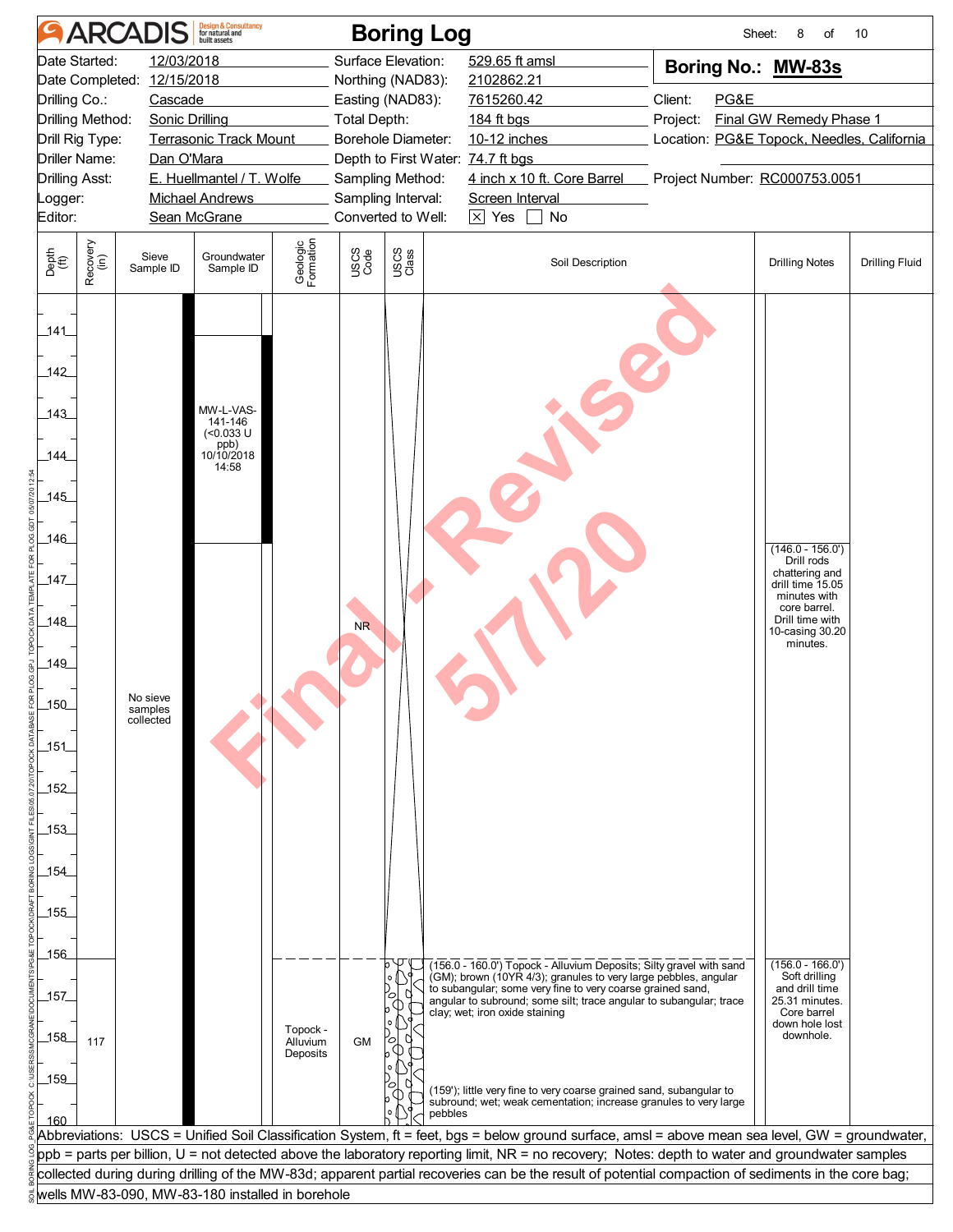|                                  |                            | <b>ARCADIS</b>                                   | <b>Design &amp; Consultancy</b><br>for natural and |                                  |                                        |               | <b>Boring Log</b>                                                                                                                                                                                                                                                                                     |                                            | Sheet:<br>9<br>of                      | 10                    |
|----------------------------------|----------------------------|--------------------------------------------------|----------------------------------------------------|----------------------------------|----------------------------------------|---------------|-------------------------------------------------------------------------------------------------------------------------------------------------------------------------------------------------------------------------------------------------------------------------------------------------------|--------------------------------------------|----------------------------------------|-----------------------|
|                                  | Date Started:              | 12/03/2018                                       |                                                    |                                  | Surface Elevation:                     |               | 529.65 ft amsl                                                                                                                                                                                                                                                                                        | Boring No.: MW-83s                         |                                        |                       |
|                                  | Date Completed: 12/15/2018 |                                                  |                                                    | Northing (NAD83):                |                                        | 2102862.21    |                                                                                                                                                                                                                                                                                                       |                                            |                                        |                       |
| Drilling Co.:                    |                            | Cascade                                          |                                                    |                                  | Easting (NAD83):                       |               | 7615260.42                                                                                                                                                                                                                                                                                            | Client:<br>PG&E                            |                                        |                       |
| Drilling Method:                 |                            | Sonic Drilling                                   |                                                    |                                  | <b>Total Depth:</b>                    |               | 184 ft bgs                                                                                                                                                                                                                                                                                            | Project:                                   | <b>Final GW Remedy Phase 1</b>         |                       |
| Drill Rig Type:                  |                            |                                                  | <b>Terrasonic Track Mount</b>                      |                                  | <b>Borehole Diameter:</b>              |               | 10-12 inches                                                                                                                                                                                                                                                                                          | Location: PG&E Topock, Needles, California |                                        |                       |
|                                  | <b>Driller Name:</b>       | Dan O'Mara                                       | E. Huellmantel / T. Wolfe                          |                                  |                                        |               | Depth to First Water: 74.7 ft bgs<br>4 inch x 10 ft. Core Barrel Project Number: RC000753.0051                                                                                                                                                                                                        |                                            |                                        |                       |
| <b>Drilling Asst:</b><br>Logger: |                            |                                                  | Michael Andrews <b>Michael</b>                     |                                  | Sampling Method:<br>Sampling Interval: |               | Screen Interval                                                                                                                                                                                                                                                                                       |                                            |                                        |                       |
| Editor:                          |                            |                                                  | Sean McGrane                                       |                                  | Converted to Well:                     |               | $\boxed{\times}$ Yes $\boxed{\phantom{1}}$ No                                                                                                                                                                                                                                                         |                                            |                                        |                       |
|                                  |                            |                                                  |                                                    |                                  |                                        |               |                                                                                                                                                                                                                                                                                                       |                                            |                                        |                       |
| Depth<br>(ft)                    | Recovery<br>(in)           | Sieve<br>Sample ID                               | Groundwater<br>Sample ID                           | Geologic<br>Formation            | <b>USCS</b><br>Code                    | USCS<br>Class | Soil Description                                                                                                                                                                                                                                                                                      |                                            | <b>Drilling Notes</b>                  | <b>Drilling Fluid</b> |
| _161_<br>162                     |                            |                                                  |                                                    | Topock -<br>Alluvium<br>Deposits | <b>SM</b>                              |               | (160.0 - 163.5') Topock - Alluvium Deposits; Silty sand with gravel<br>(SM); reddish brown (5YR 4/3); very fine grained to very coarse<br>grained, angular to round; little granule to large pebble, angular to<br>subround; little silt; little clay; little mica; wet; no odor; weak<br>cementation |                                            |                                        |                       |
| 163                              | 117                        |                                                  |                                                    |                                  |                                        |               | (163.5 - 167.5') Topock - Alluvium Deposits; Silty gravel with sand                                                                                                                                                                                                                                   |                                            |                                        |                       |
| 164                              |                            |                                                  |                                                    |                                  |                                        |               | (GM); dark grayish brown / dark yellowish brown (10YR 4/2);<br>granules to large pebbles, angular to subangular; some very fine                                                                                                                                                                       |                                            |                                        |                       |
|                                  |                            |                                                  |                                                    |                                  |                                        |               | to very coarse grained sand, angular to subangular; little silt; little<br>clay; wet                                                                                                                                                                                                                  |                                            |                                        |                       |
| .165                             |                            |                                                  |                                                    | Topock -                         |                                        |               |                                                                                                                                                                                                                                                                                                       |                                            |                                        |                       |
| _166_                            |                            |                                                  |                                                    | Alluvium<br>Deposits             | <b>GM</b>                              | $\circ$       |                                                                                                                                                                                                                                                                                                       |                                            |                                        |                       |
|                                  |                            |                                                  |                                                    |                                  |                                        |               |                                                                                                                                                                                                                                                                                                       |                                            | $(166.0 - 182.5')$<br>Drill time 45.40 |                       |
| _167_                            |                            |                                                  |                                                    |                                  |                                        |               |                                                                                                                                                                                                                                                                                                       |                                            | minutes                                |                       |
|                                  |                            |                                                  |                                                    |                                  |                                        |               |                                                                                                                                                                                                                                                                                                       |                                            |                                        |                       |
| 168                              |                            |                                                  |                                                    |                                  |                                        |               | (167.5 - 170.0') Topock - Alluvium Deposits; Silty sand with gravel<br>(SM); brown (10YR 4/3); very fine grained to very coarse grained,                                                                                                                                                              |                                            |                                        |                       |
|                                  |                            |                                                  |                                                    | Topock -                         |                                        |               | angular to subrounded; some granules to very large pebbles,<br>angular to subangular; some silt; little clay; trace mica; wet; no                                                                                                                                                                     |                                            |                                        |                       |
| 169                              |                            |                                                  |                                                    | Alluvium<br><b>Deposits</b>      | <b>SM</b>                              |               | odor                                                                                                                                                                                                                                                                                                  |                                            |                                        |                       |
|                                  |                            | No sieve                                         |                                                    |                                  |                                        |               |                                                                                                                                                                                                                                                                                                       |                                            |                                        |                       |
| 170                              |                            | samples<br>collected                             |                                                    |                                  |                                        |               | (170.0 - 177.5') Topock - Alluvium Deposits; Silty gravel with sand                                                                                                                                                                                                                                   |                                            |                                        |                       |
|                                  |                            |                                                  |                                                    |                                  |                                        |               | (GM); brown (10YR 5/3); granules to very large pebbles, angular<br>to subangular; some very fine to very coarse grained sand,                                                                                                                                                                         |                                            |                                        |                       |
| 171                              |                            |                                                  |                                                    |                                  |                                        |               | angular to subangular; little silt; trace; trace boulders; trace clay;<br>some mica; wet; strong cementation                                                                                                                                                                                          |                                            |                                        |                       |
| 172                              |                            |                                                  |                                                    |                                  |                                        |               |                                                                                                                                                                                                                                                                                                       |                                            |                                        |                       |
|                                  |                            |                                                  |                                                    |                                  |                                        |               |                                                                                                                                                                                                                                                                                                       |                                            |                                        |                       |
| _173_                            | 198                        |                                                  |                                                    |                                  |                                        |               |                                                                                                                                                                                                                                                                                                       |                                            |                                        |                       |
|                                  |                            |                                                  |                                                    | Topock -                         |                                        |               |                                                                                                                                                                                                                                                                                                       |                                            |                                        |                       |
| 174                              |                            |                                                  |                                                    | Alluvium<br>Deposits             | <b>GM</b>                              |               |                                                                                                                                                                                                                                                                                                       |                                            |                                        |                       |
|                                  |                            |                                                  |                                                    |                                  |                                        |               | (174') dark grayish brown / dark yellowish brown (10YR 4/2); some<br>silt; little clay; wet; strong cementation; decrease in granules to                                                                                                                                                              |                                            |                                        |                       |
| $175$                            |                            |                                                  |                                                    |                                  |                                        |               | very large pebbles and sand                                                                                                                                                                                                                                                                           |                                            | $(175.0 - 179.0)$                      |                       |
|                                  |                            |                                                  |                                                    |                                  |                                        |               |                                                                                                                                                                                                                                                                                                       |                                            | Rough drilling                         |                       |
| 176                              |                            |                                                  |                                                    |                                  |                                        |               | (176') brown (7.5YR 5/3); trace clay; little mica; wet; increase in                                                                                                                                                                                                                                   |                                            |                                        |                       |
|                                  |                            |                                                  |                                                    |                                  |                                        |               | silt                                                                                                                                                                                                                                                                                                  |                                            |                                        |                       |
| 177                              |                            |                                                  |                                                    |                                  |                                        |               |                                                                                                                                                                                                                                                                                                       |                                            |                                        |                       |
|                                  |                            |                                                  |                                                    |                                  |                                        | О             | (177.5 - 182.0') Topock - Alluvium Deposits; Silty sand with gravel                                                                                                                                                                                                                                   |                                            |                                        |                       |
| 178                              |                            |                                                  |                                                    |                                  |                                        |               | (SM); brown (7.5YR 5/3); very fine grained to very coarse grained,<br>angular; some small to very large pebbles, angular to subangular;                                                                                                                                                               |                                            |                                        |                       |
| 179                              |                            |                                                  |                                                    | Topock -<br>Alluvium             | <b>SM</b>                              |               | some silt; little clay; little mica; wet; moderate cementation                                                                                                                                                                                                                                        |                                            |                                        |                       |
|                                  |                            |                                                  |                                                    | Deposits                         |                                        |               |                                                                                                                                                                                                                                                                                                       |                                            |                                        |                       |
| 180                              |                            |                                                  |                                                    |                                  |                                        |               |                                                                                                                                                                                                                                                                                                       |                                            |                                        |                       |
|                                  |                            |                                                  |                                                    |                                  |                                        |               | Abbreviations: USCS = Unified Soil Classification System, ft = feet, bgs = below ground surface, amsl = above mean sea level, GW = groundwater,                                                                                                                                                       |                                            |                                        |                       |
|                                  |                            |                                                  |                                                    |                                  |                                        |               | ppb = parts per billion, U = not detected above the laboratory reporting limit, NR = no recovery; Notes: depth to water and groundwater samples                                                                                                                                                       |                                            |                                        |                       |
|                                  |                            |                                                  |                                                    |                                  |                                        |               | collected during during drilling of the MW-83d; apparent partial recoveries can be the result of potential compaction of sediments in the core bag;                                                                                                                                                   |                                            |                                        |                       |
|                                  |                            | wells MW-83-090, MW-83-180 installed in borehole |                                                    |                                  |                                        |               |                                                                                                                                                                                                                                                                                                       |                                            |                                        |                       |